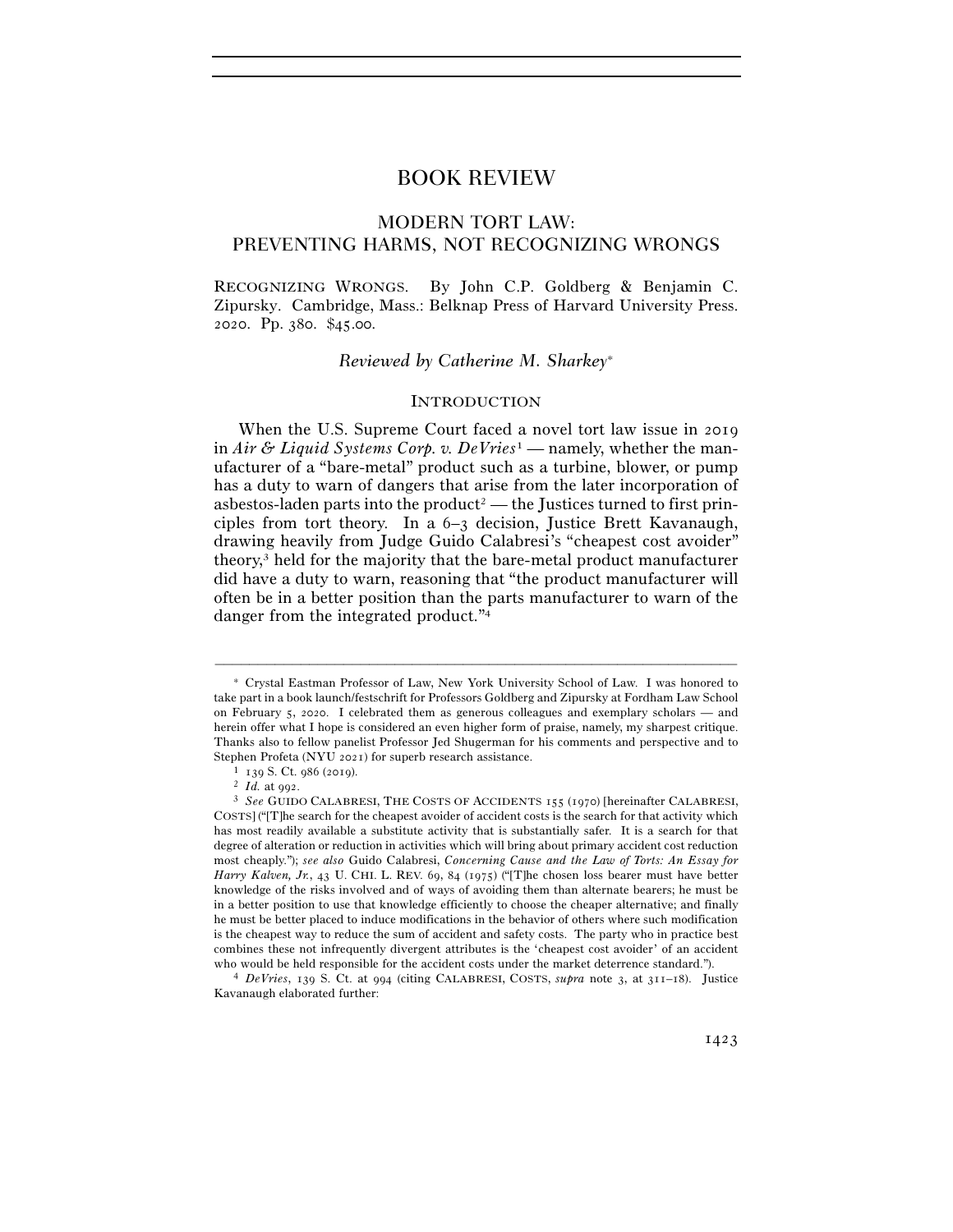This type of reasoning on the part of the majority is a main target of Professors John Goldberg and Benjamin Zipursky (hereinafter GZ) in their new book, *Recognizing Wrongs*. Such bald instrumentalism, they argue, reflects the worst kind of "social engineering" (p. 215) 5 on the part of judges.6 This "bad tort theory" (p. 318) is GZ's call to arms.

GZ might instead endorse the *DeVries* dissent's view that "the traditional common law rule still makes the most sense today."7 But herein lies the rub. Justice Neil Gorsuch, for the dissent, likewise built his analysis around Judge Calabresi's cheapest-cost-avoider theory, but reasoned that the subsequent part manufacturer "is in the best position to understand and warn users about its risks; in the language of law and economics, those who make products are generally the least-cost avoiders of their risks."8

Thus, while the majority and dissent disagreed as to which party the bare-metal product manufacturer or the subsequent parts manufacturer — was in fact the cheapest cost avoider, they were unanimous in using the lens of law-and-economics, incentive-driven tort theory.

The law and economics–inspired view of tort law is ascendant, not only in the legal academy but also in the decisions of influential state and federal courts, including the U.S. Supreme Court.9 So, at the outset,

–––––––––––––––––––––––––––––––––––––––––––––––––––––––––––––

*Id.* 

product manufacturer but instead on the subsequent parts manufacturer to "force it to internalize the full cost of any injuries caused by inadequate warnings." *Id.* (citing STEVEN SHAVELL, ECONOMIC ANALYSIS OF ACCIDENT LAW 17 (1987); CALABRESI, COSTS, *supra* note 3, at 135 & n.1; Italia Societa per Azioni di Navigazione v. Or. Stevedoring Co., 376 U.S. 315, 324 (1964)). Moreover, assigning liability to the bare-metal manufacturer "dilute[s] the incentive" of the product manufacturer. *Id.*

9 The U.S. Supreme Court is a relevant progenitor of products liability law. *See* Anita Bernstein, *Products Liability in the United States Supreme Court: A Venture in Memory of Gary Schwartz*, 53 S.C. L. REV. 1193, 1197–98 (2002) ("Along with the highest courts of California, New Jersey, and New York and perhaps a couple of the federal courts of appeals, the United States Supreme Court is a products liability court.").

 An apt example is provided by the New York Court of Appeals decision in *Liriano v. Hobart Corp.*, 700 N.E.2d 303 (N.Y. 1998), where the court, reasoning in explicitly cheapest-cost-avoider terms, held that a manufacturer could be held liable even where its product had been substantially modified: "This responsibility derives from the manufacturer's superior position to anticipate reasonable uses of its product and its obligation to design a product that is not harmful when used in

The product manufacturer knows the nature of the ultimate integrated product and is typically more aware of the risks associated with that integrated product. By contrast, a parts manufacturer may be aware only that its part could conceivably be used in any number of ways in any number of products. A parts manufacturer may not always be aware that its part will be used in a way that poses a risk of danger.

<sup>5</sup> The authors quote WILLIAM L. PROSSER, HANDBOOK OF THE LAW OF TORTS <sup>15</sup> (<sup>1941</sup>). 6 *See also* p. 208 ("[T]he wrongs recognized by tort law are, in their substance, drawn from everyday life rather than constructed de novo by judges in aid of some sort of social engineering project.").<br><sup>7</sup> 139 S. Ct. at 997 (Gorsuch, J., dissenting).<br><sup>8</sup> *Id.* According to Justice Gorsuch, the duty to warn should be placed not on the bare-metal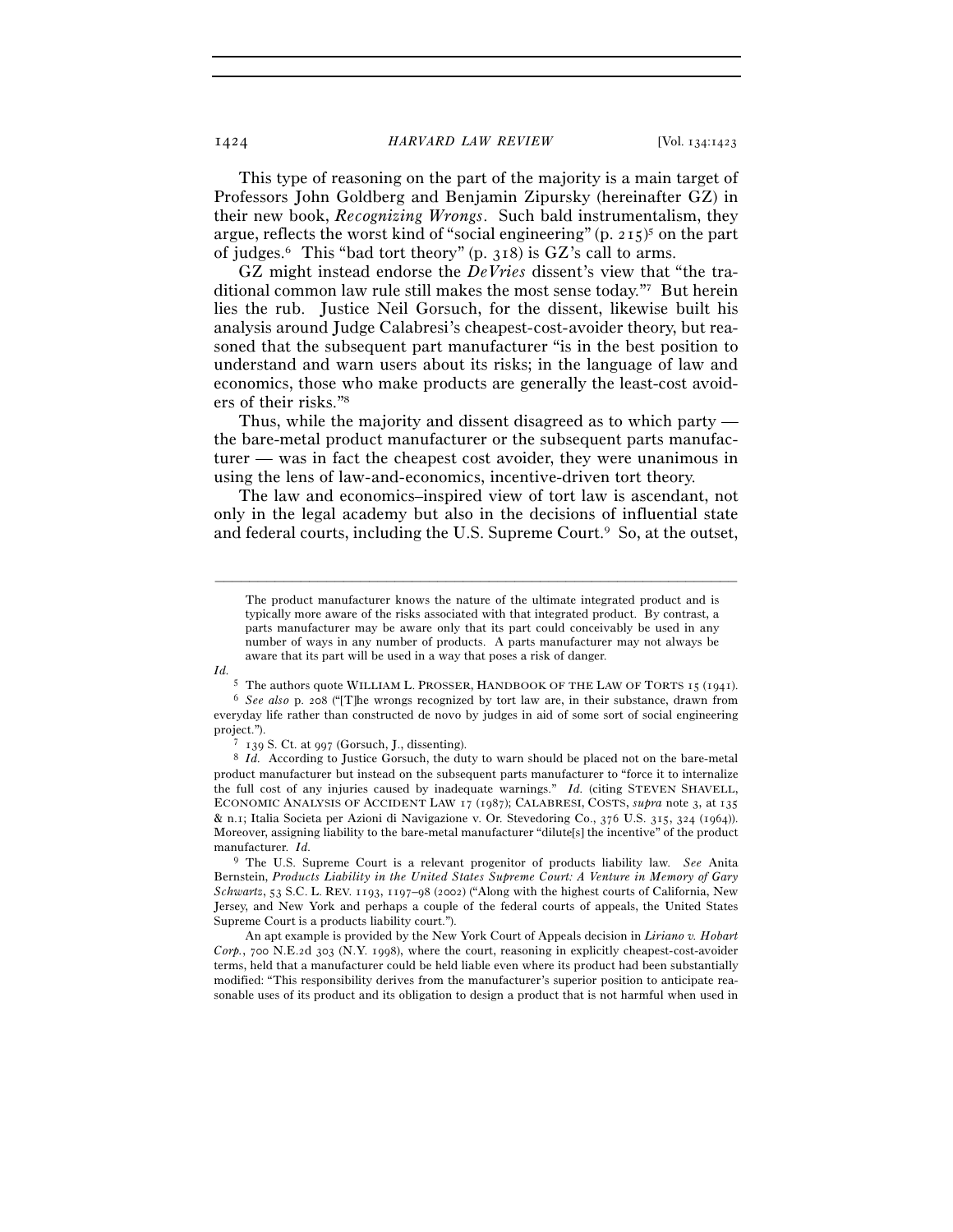GZ face an uphill battle, given that their "civil recourse theory" selfconsciously attempts to recalibrate tort theory as an apt description of how judges reason: "[W]e think recognizing wrongs is *what courts do*"  $(p. 257).$ <sup>10</sup> Aspirationally, they proclaim that "[e]xponents of the view that tort law is about wrongs, duties, and rights are not the ones who should be on the defensive" (p. 108). But, notwithstanding their protestation to the contrary, GZ adopt a fairly defensive tone throughout, recognizing (time and again) that their ideas in tort go "against the grain" (pp. 52, 68); alas, perhaps a more apt metaphor would be "against the tide."

Should they necessarily bemoan the current state of affairs? They lament that "the lawyerly capacity to recognize wrongs has atrophied" (p. 290). But might not modern tort law theory enable judges not only to recognize wrongs, but altogether *prevent* them? My claim in this Review is that economic deterrence–based "cheapest cost avoider" reasoning permeates judicial decisions, especially in the realm of products liability; moreover, this is cause for celebration given its ability to handle the most urgent modern torts issues concerning the interface between tort and federal regulation and widespread societal harms.

Part I reframes *Recognizing Wrongs* as, first and foremost, a sustained critique of the law-and-economics, deterrence-focused view of tort law, rather than (as GZ set forth) the affirmative case for the "wrongs and redress" account of tort law. "Cheapest cost avoider" tort theory (as my chosen stand-in for instrumentalist, deterrence-based theories) plays the role of an antagonist, against which GZ construct their theory of wrongs and redress. Part II inverts the role of "cheapest cost avoider" as the protagonist of some of the most significant developments in contemporary tort law, focusing on its central role in the rise of strict products liability in tort and especially its extension to cover bystanders. Part III argues that law-and-economics, deterrence-based theory holds the most promise for judges facing two primary challenges of modern tort law: (1) containing risks at the cutting edge of the regulatory state and (2) addressing widespread harms.

# I. "CHEAPEST COST AVOIDER" AS ANTAGONIST: THE WORLD ACCORDING TO GZ

GZ's "civil recourse" theory succeeds to some degree as both a descriptive and normative structural account of tort law based upon empowering plaintiffs to bring lawsuits against tortfeasors, but, in my view, does not present a viable generalizable theory of wrongs sufficient to guide judges wrestling with cases of first impression, especially those

<sup>–––––––––––––––––––––––––––––––––––––––––––––––––––––––––––––</sup> that manner." *Id.* at 306; *see also id.* at 307 ("Compared to purchasers and users of a product, a manufacturer is best placed to learn about post-sale defects or dangers discovered in use."). 10 Emphasis has been added and emphasis in original has been omitted.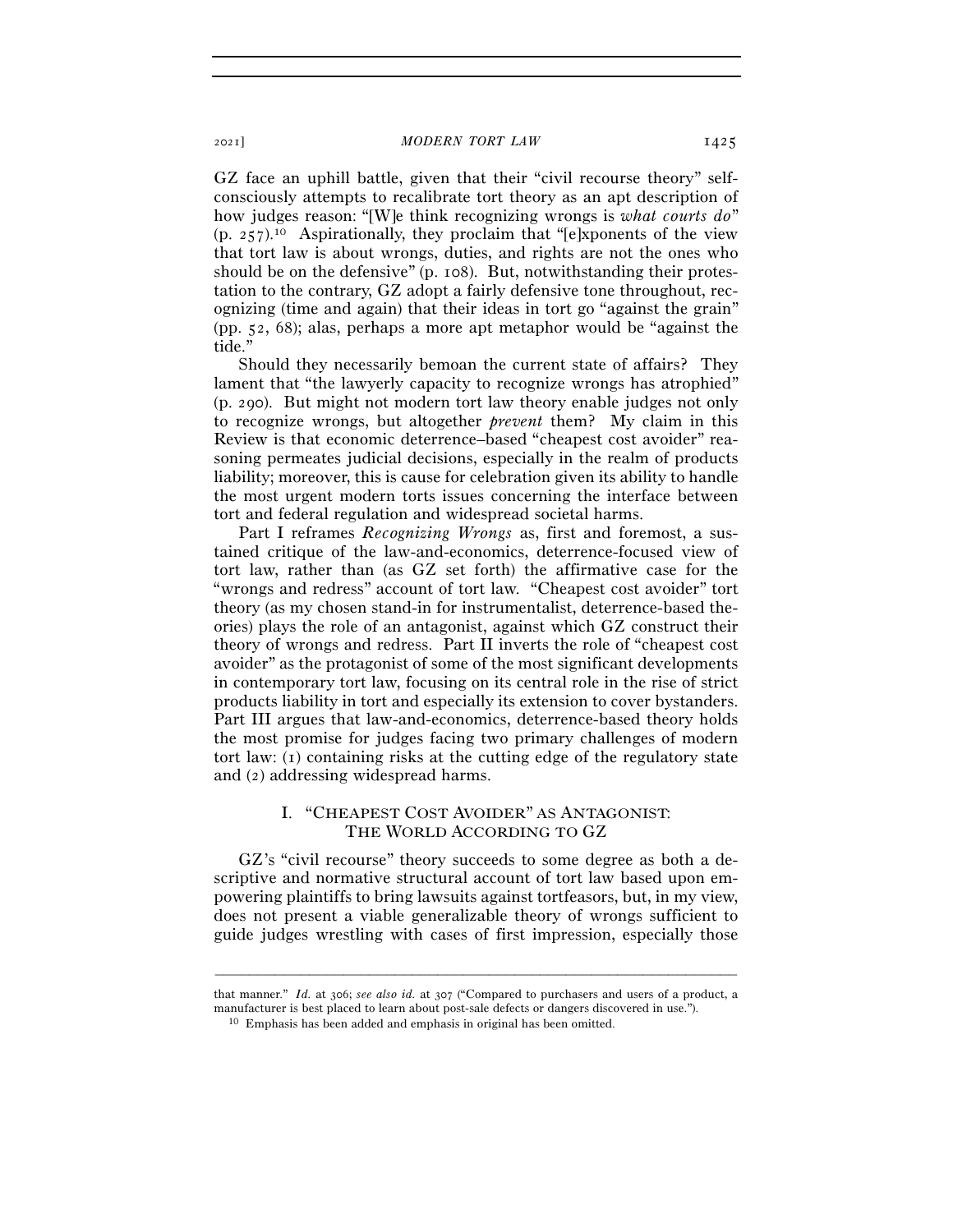addressing modern risks at the cutting edge of the regulatory state and those that address widespread harms.

GZ set out their civil recourse structural theory of tort law in opposition to the paramount instrumentalist or functional accounts of tort law. They emphatically resist the notion that liability in tort may be appropriately "reverse-engineered from policy considerations" (p. 19) and equally oppose the "social welfare school" of tort law (pp. 44, 46). Thus, at the outset, they "maintain that critics of tort law have failed to understand its structure and its content, and have failed to see how it instantiates and furthers important values to which we generally profess allegiance" (p. 11). Moreover, throughout they insist that "tort law is structured such that it guides conduct and protects and empowers victims in a particular way that is not accurately captured by describing it as a scheme of deterrence and compensation" (pp. 29–30).

## *A. GZ's Theory of Wrongs and Redress*

GZ expertly draw together and synthesize their decades-long theoretical and doctrinally oriented scholarship setting forth the "civil recourse" theory of tort law. More ambitiously, they attempt a subtle reformulation of civil recourse theory as a theory of "wrongs and redress" (*passim*).<sup>11</sup> This is a welcome move, given that civil recourse provides an apt descriptive theory of the structure of tort law, but fails to adequately articulate what constitutes a wrong. GZ admirably concede (as they must) that the "civil recourse principle does not itself provide an account of tort law's wrongs" (p. 230).

They present "dual constructivism" as a "fresh attempt to theorize tort law's wrongs" (p. 233). According to GZ, judges should (or rather do) construct or reconstruct a tort based on the idea of wrongs "explicitly or implicitly recognized in doctrine and in social norms"  $(p, 233)$  — that is, the scope of the tort is constructed based on existing, well-established moral judgments that derive from the origins of Anglo-American common law  $(p. 234).<sup>12</sup>$  Still, it is not entirely clear what civil recourse

<sup>11</sup> GZ clarify: "[T]hough our approach has quite understandably been labeled 'civil recourse theory,' that label is potentially misleading. Ours is a redress-for-wrongs (or wrongs-and-redress) theory" (p. 263).<br><sup>12</sup> Dual constructivism, moreover, is equally defined by its departures from dual instrumental-

ism. According to GZ, dual constructivism "departs from [instrumentalism] in four fundamental and interrelated ways" (p. 238). First, torts are viewed as "integrative," such that tort law does not identify conduct as compensable or deterrable but rather "generate[s] correlative duties and rights of noninjury" (p. 238) (emphasis omitted). Second, dual constructivism "direct[ly]" identifies wrongful conduct, "reject[ing] the thought that a decision to deem certain kinds of injurious conduct tortious rests primarily on the social benefit that stands to be achieved by imposing liability for such conduct" (pp. 238–39) (emphasis omitted). Third, dual constructivism is "normative or rectitudinal," and "treats torts as sharing certain features with moral wrongs" as opposed to "reflect[ing] a judicial judgement that it is socially valuable that such conduct be so classified" (p. 239). Finally, the analysis is "elucidative" such that the recognition of new wrongs is accomplished through "elucidating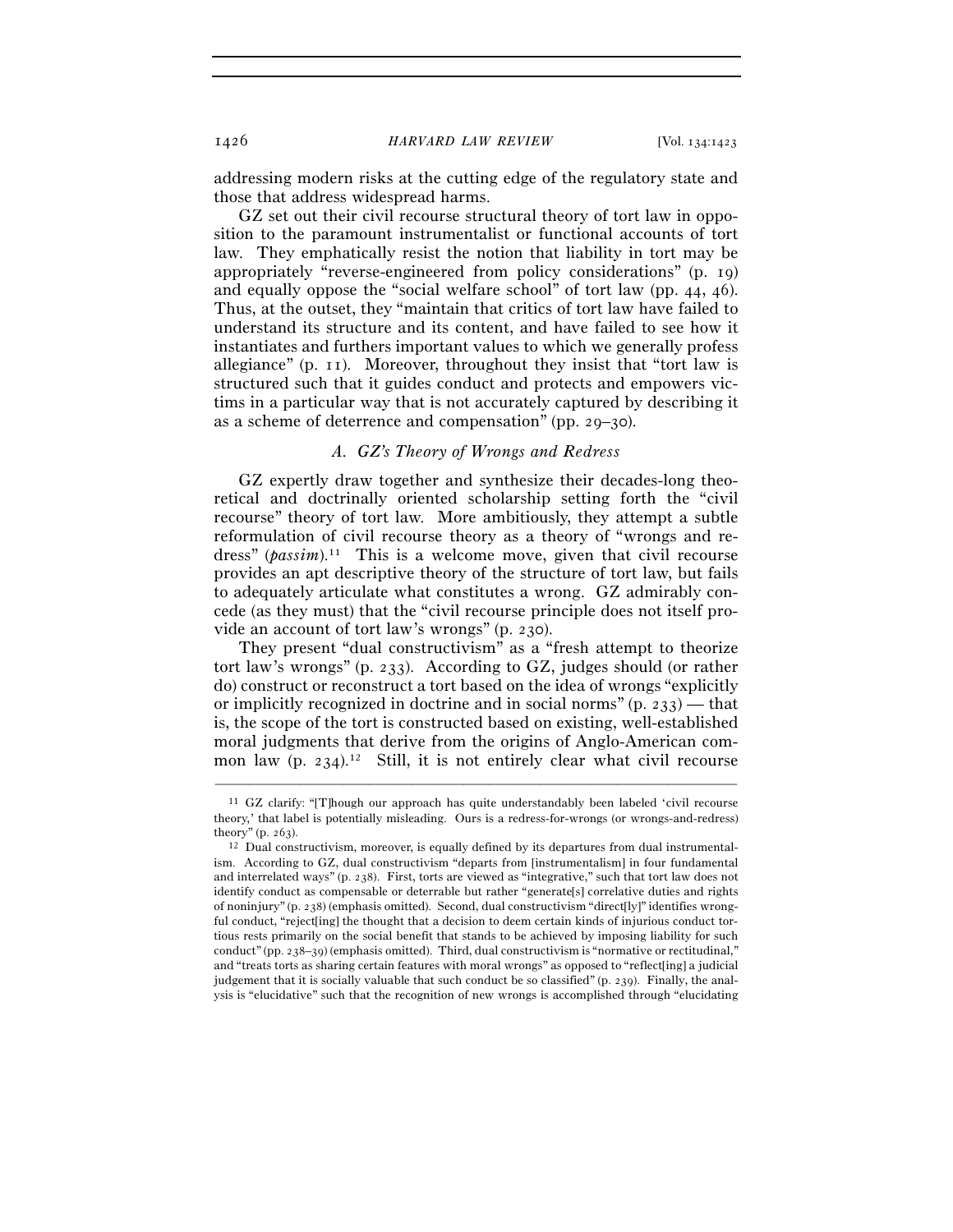theory — even rebranded as a constructivist theory of "wrongs and redress" — has to say about what makes a "wrong," particularly in areas of first impression.

<sup>1</sup>*. Civil Recourse and the Structure of Tort Law.* — GZ's account of the structure of tort law stems from the *ubi jus* maxim: "[W]here there's a right, there's a remedy" (p. 15). Their "hermeneutic" or "interpretive" account "seek[s] to explain how the particulars of tort law — its institutional structure, its rules, and the concepts lawyers and judges use when reasoning about it — mesh with one another to form a reasonably coherent whole" (p. 10).

Their structural account has two key prongs. First, the relational aspect of tort law duties: "[w]ith regard to structure, torts are distinctive for being *legally recognized*, *injury-inclusive*, and *relational* wrongs" (p. 4). And second, the notion of empowering plaintiffs: providing an "entitle[ment]" for victims "to the assistance of a court in obtaining certain kinds of responsive action from the wrongdoer"  $(p, 60)$ .<sup>13</sup>

*(a) Relational.* — The "relational" (as distinct from regulatory) aspect of tort law's structure is key to GZ's framework: "[W]e use the term 'relational' to identify conduct that involves mistreatment of another, as opposed to conduct that is antisocial without involving such a mistreatment" (p. 28 n.5).<sup>14</sup> This gives rise to their distinction between simple and relational legal directives. "Simple legal directives require persons to perform certain acts or enjoin persons from committing certain acts. . . . Relational legal directives, by contrast, enjoin persons to treat or to refrain from treating other persons in a particular way" (p. 92).

Tort law directives, in some sense, "are all relational — they always enjoin certain actors from doing certain things *to* certain others, or to do certain things *for* certain others" (p. 93). But GZ insist:

The institutions and procedures of tort law make little sense on a view that deems tort law to be a taxation scheme or a pricing mechanism. Defendants (or their insurers) do not simply pay a tax or activity fee after the fact.... Courts hear tort cases because plaintiffs come to them seeking redress for wrongs committed upon them by tortfeasors. (p. 108) 15

the norms of tort law," rather than "announcing new rules so as better to achieve goals such as deterrence and compensation" (pp. 239–40) (emphasis omitted). At critical junctures when GZ are in the process of elaborating their affirmative theory, they revert instead to a refutation of instru-

mental tort theory. *See, e.g.*, pp. 238–39.<br><sup>13</sup> Emphasis has been omitted.<br><sup>14</sup> In slightly more analytic terms: "Where there are legal rules that specify certain kinds of duties owed to others and rights enjoyed by those others, and where such a duty has been breached and such a right violated, the right-holder is entitled to an avenue of civil recourse against the duty-

bearer" (p. <sup>83</sup>). 15 *See also* p. 108 ("It is not that our system incentivizes complainants to come to court so that risky activities are properly priced . . . . They are open to people who demand the state aid them in holding accountable someone who has wronged them.").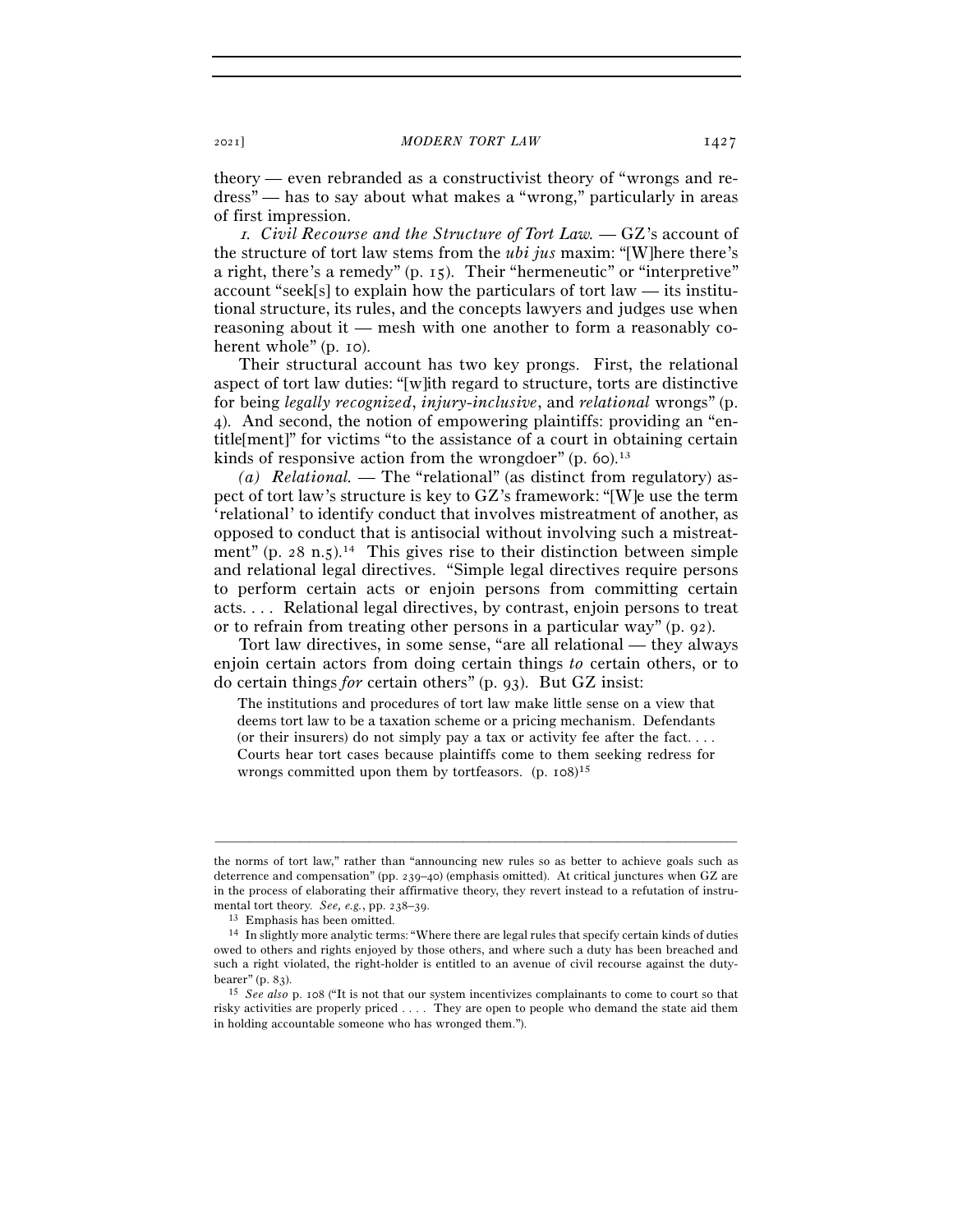The role of the court — namely, to hear cases brought by plaintiffs seeking redress — is closely bundled with the second key structural feature of tort law artfully described by GZ: its empowerment of plaintiffs.

*(b) Empowering the Plaintiff.* — According to GZ, "[g]overnment . . . provides tort law in fulfillment of a duty it owes to individuals to provide a law of wrongs and redress" (pp. 69–70). They elaborate: "It fulfills that duty by empowering them to hale alleged wrongful injurers into court for a certain kind of proceeding — one that aims in the first instance to vindicate certain of the putative victim's interests, rather than those of the state or the public" (p. 70).

GZ make a strong case for *civil* recourse systems to empower plaintiffs. Their notion of civil recourse encompasses both a narrow view of a victim's empowerment to use "the state's dispute-resolution mechanisms" in place of other modes of self-help, and a broader notion of one's "right to respond to or act against others civilly, through the exercise of a private right of action, in light of some predicament or problem one faces because of something another has done or failed to do"  $(p, 123)$ .<sup>16</sup>

On GZ's account, drawing from prominent philosophers including John Locke, John Rawls, and Arthur Ripstein, a just society has a responsibility to provide victims with an avenue by which they, acting in their capacity as private citizens, can hold their victimizers accountable.17 In soaring prose, GZ analogize such empowerment to the right to vote and claim that "[t]he principle of civil recourse sounds in liberaldemocratic notions of equality, fairness, and individual independence and sovereignty" (p.  $125$ ).<sup>18</sup> To GZ, the provision of a mode of civil recourse is "[p]art of what makes it reasonable to accept being subjected to laws and state control — and thus to be barred from doing many things one might wish to do, as well as from responding in certain ways to problems that one faces" (p. 127). Moreover, civil recourse not only establishes legal equality of a sort, but also promotes broader equality in our private affairs: "The state empowers each of us to use the court system as a way to protect against the private power that others might exercise over us, to some degree ameliorating pre-political inequalities

–––––––––––––––––––––––––––––––––––––––––––––––––––––––––––––

fit comfortably within a liberal-democratic framework of government.").

<sup>16</sup> GZ argue that "[i]n a complex modern society — as opposed to a tight-knit, clan-based society, where informal modes of response may suffice to empower individuals to work through these predicaments — courts, lawyers, and the law provide the means through which individuals can vindicate their rights" (p. <sup>123</sup>). 17 *See, e.g.*, p. 120 ("Our claim is that, for individuals in a liberal-democratic political state such

as ours, the justifiability of the state's claim to authority depends, in part, on its recognition and implementation of the principle of civil recourse."); p. 123 ("The right to be provided by the state with an avenue of civil recourse . . . arises from the unacceptability of leaving a person powerless, in various contexts, where the possibility of providing such a power exists."); p. 134 ("[F]ollowing Arthur Ripstein, we maintain that the state, in providing [private individuals] with an avenue of civil recourse, affirms and affords a liberal notion of independence."). 18 *See also* p. 10 ("More affirmatively, we will argue that tort law and the principle it embodies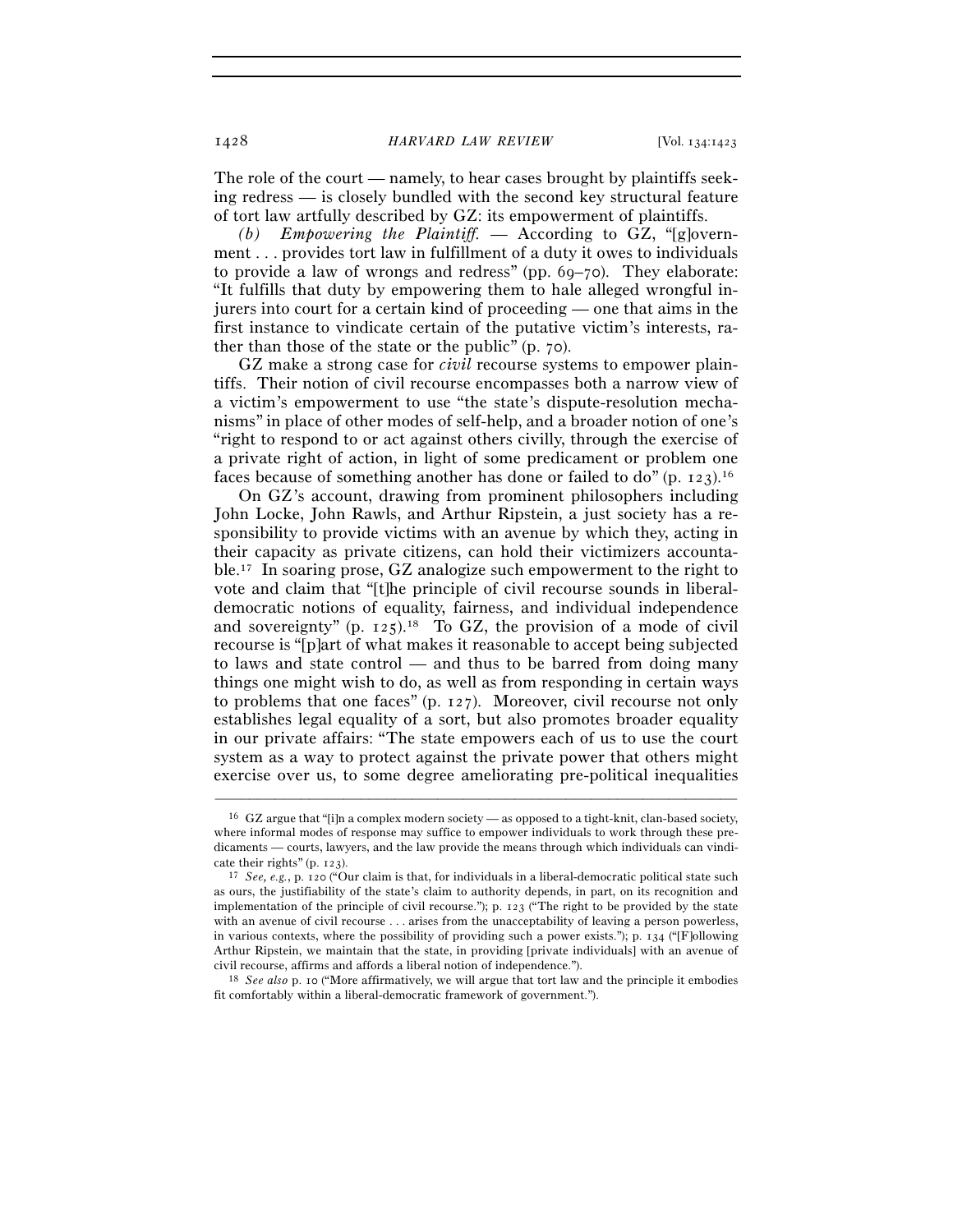and unfair terms of interaction" (p. 135). Drawing together and incorporating Rawls's philosophical account to argue that avenues for civil recourse are an aspect of a just society's basic structure is a signature contribution of the book.

<sup>2</sup>*. Torts as Wrongs*. — GZ provocatively claim that their conception of "torts as wrongs" comprises "fighting words, at least among torts scholars based in the United States" (pp. 181–82). While perhaps a bit of an exaggeration, it is certainly true that civil recourse theory has drawn attention (and indeed put GZ on the map as serious tort theorists), a fair share of which is withering criticism directed at the void at the core of civil recourse theory — namely, the absence of a theory of so-called "wrongs."19 GZ are upfront that "Judges Calabresi and Posner have accused us of inviting judges to rely on unvarnished moral intuition" (p. 359), but they retort: "[W]e are not moralists about law, or at least not moralists in a way that leaves us vulnerable to criticisms of the sort that have been levelled against us" (pp. 359–60).

The relationship between their civil recourse theory and a theory of wrongs and redress, however, remains a bit mysterious:

We believe that civil recourse theory informs but does not determine the content of tort law, and that its content is not expressive of a particular moral or political theory, but instead derives from a set of well-established moral judgments that the courts have elaborated in both uncontroversial and controversial ways. (p. 234)

GZ agree that "[a] theory of torts must not only constrain the possible ways of fleshing out tort law's wrongs, but also must capture and help guide judicial reasoning about what shall count as wrongs" (p. 231). They are keenly aware of the challenge to which they must rise; but, alas, none of the conceptions of wrongs they put forth ultimately delivers.

*(a) Mistreatment and Moral Wrongs.* — A first conception advanced by GZ comes perilously close to the "unvarnished moral intuition" that they are at pains to reject. At times, they seem to be engaged in an excavation project, referring to tort law's "embedded moral principles" (p. 80). Indeed, they argue, judges themselves should jump right in: "[I]t is the job of the judge to put himself or herself 'inside' th[e] morality [in

<sup>19</sup> *See, e.g.*, Richard A. Posner, *Instrumental and Noninstrumental Theories of Tort Law*, 88 IND. L.J. 469, 473 (2013) ("I have another question to put to civil recourse theorists: supposing that tort law is dedicated to providing 'some sort of redress' for people injured by 'wrongful' conduct, where do we go to find out what is a 'wrong'? Without an answer to that question, the theory is at risk of collapsing into a tautology: tort law provides redress for wrongful injury; injury is wrongful if tort law provides redress for it.") (quoted at pp. 256–57); Guido Calabresi, *Civil Recourse Theory's Reductionism*, 88 IND. L.J. 449, 451 (2013) ("What I don't think [GZ and their ilk] at all explain adequately is how or why something becomes a civil wrong.").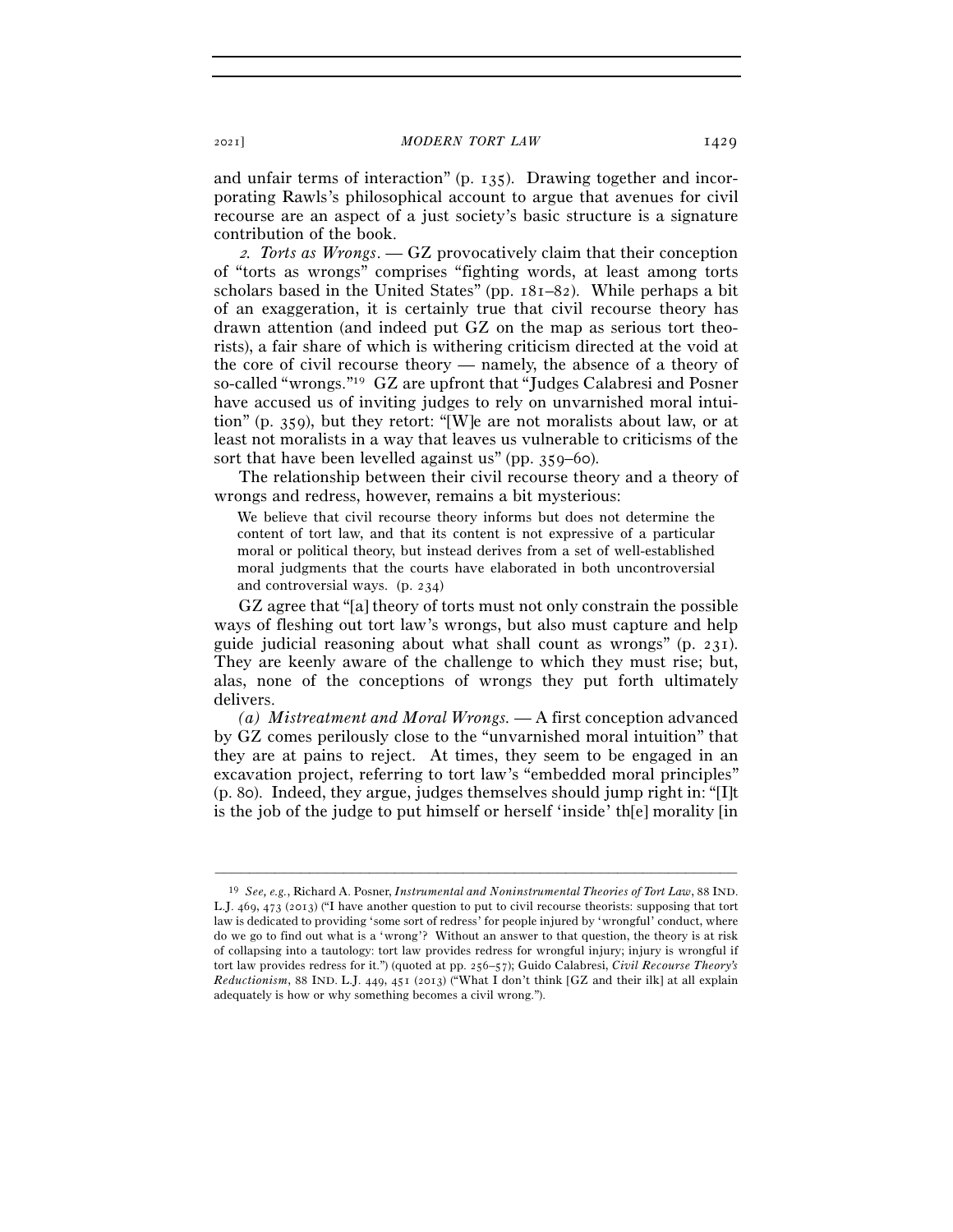the law itself] and recognize wrongs from that point of view, using precedents and principles embedded in the law as her principal guide" (p. 258).

Relatedly, they gesture toward theorizing about a particular kind of "mistreatment" that is at the core of wrongs: "A tort is a violation of a relational legal directive enjoining one person from mistreating another in a certain manner"  $(p. 181)<sup>20</sup>$  They state that courts have "constructed" and "curated" "a gallery of injurious wrongs" (pp. 237–38, 263–  $64$ ),<sup>21</sup> but this hardly suffices to give guidance to judges who (as GZ are keenly aware) are "called upon to apply the law of torts [and] need an understanding of *why* certain ways of treating others count as torts and why others do not" (p. 226).<sup>22</sup> GZ's constructivist theory of wrongs and redress based upon the inner morality of law has strong gravitational pull in certain torts, such as battery and assault, which they frequently invoke, $23$  but it provides less guidance outside the band of morally blameworthy intentional torts.

*(b) Conduct Rules and Legal Directives.* — Nor is GZ's attempt to pivot away from a morally grounded mistreatment conception of wrong to a more anodyne one of conduct rules and legal directives more successful. GZ claim that "[t]ortious wrongdoing involves the failure to meet certain standards of conduct set by law" (p. 165). Moreover, "[o]ne need not be particularly culpable or blameworthy (if at all) in order to have committed a tort" (p. 165).

GZ make a fatal concession, however, that "it is not even clear what criteria are to be used to ascertain the existence and content of such a directive" (p. 94).<sup>24</sup> They explain that "[t]he concept of a wrong is by no

rective is simple or relational, that it is not always clear who the rights-holders are under such

<sup>–––––––––––––––––––––––––––––––––––––––––––––––––––––––––––––</sup>  $20$  GZ further argue that acts are assessed directly for whether they constitute mistreatment, with the question: "[S]hall individuals be protected from such injurious actions or not" (p. 250)?<br><sup>21</sup> *See also* p. 238 ("One might imagine them, like artworks of similar genres, clustered together

in thematically organized rooms (dignitary torts, property torts, tortious interference with one's ability to interact with others, and so on). Occasionally new rooms are added to house new wrongs."); p. 263 ("Our 'gallery' metaphor aims to capture the thought that, even though the various torts do not express a single substantive moral principle, they are not merely an ad hoc collection either.").<br><sup>22</sup> Emphasis has been added.<br><sup>23</sup> *See*, e.g., p. 26 ("Like battery, each of these torts sets a rule or rules specifying how one must

refrain from mistreating others or, less frequently, identifying steps one must take to protect or rescue another from certain dangers."); p. 111 ("For example, a long line of decisions addressing claims for battery, taken together, embody a directive specifying that a person must not intentionally touch another in an offensive or harmful manner. They thereby generate a right not to be so touched and a duty to refrain from so touching."); p. 224 ("If the basic domain of tort law is to be understood conventionally, so as to include trespass to land, battery, assault, false imprisonment, defamation, fraud, and so on, then it is not tenable to view it as a system of shifting losses generally, or shifting losses resulting from accidents."); pp. 246–47 (explaining the integrative nature of wrongs by reference to battery).<br><sup>24</sup> P. 94 ("[W]e will concede that it is not always easy to decide whether a particular legal di-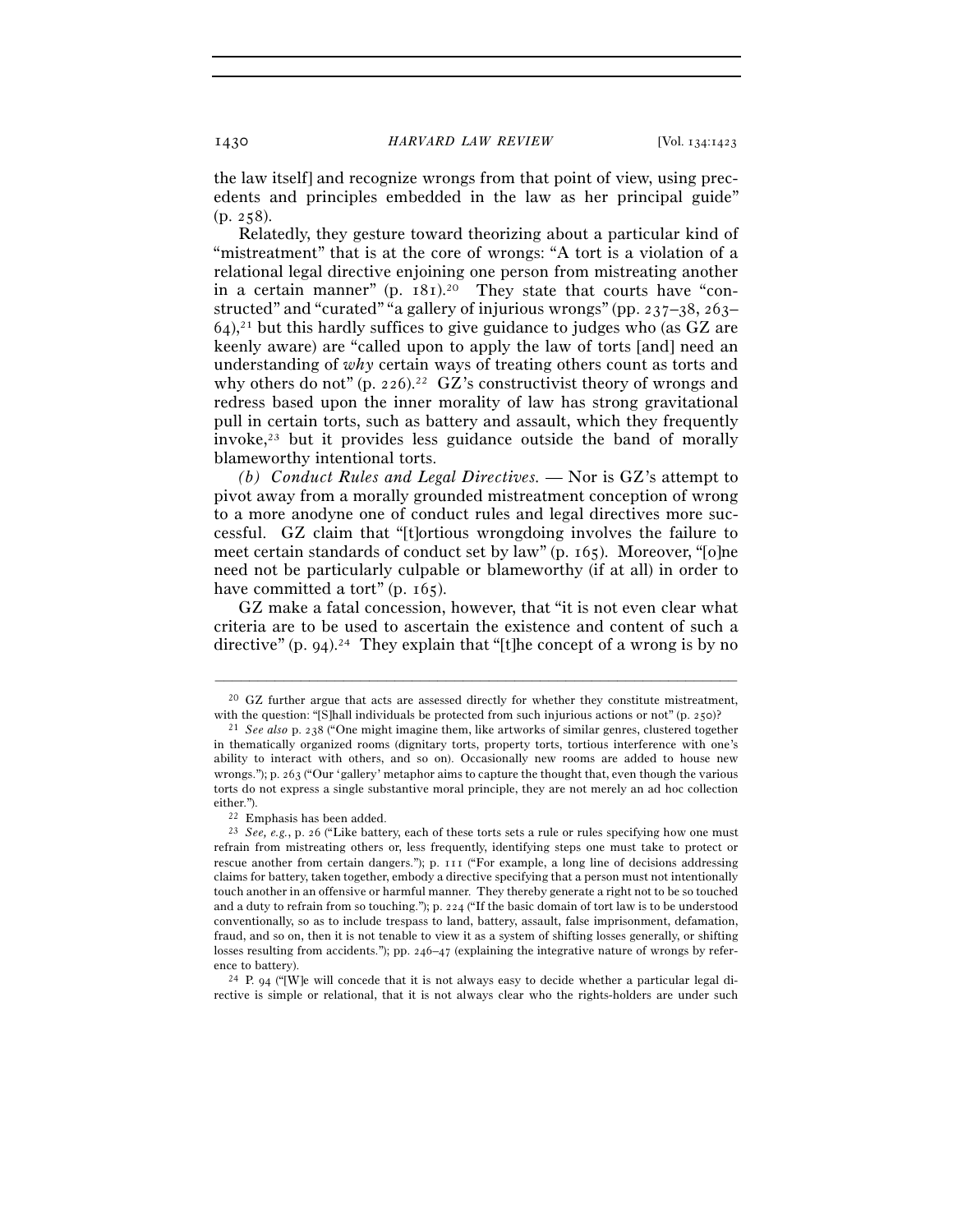means empty, but it is capacious and nuanced" (p. 183). GZ's conception of a wrong is so capacious that it could simply be a violation of a standard of conduct incorporated into a legal directive. Given this alternative formulation, however, it is difficult to understand why GZ insist on ruling out the failure to take cost-justified safety precautions as the most fruitful (or even viable) definition, or path to a definition, of a "wrong."

*(c) Issues of First Impression.* — GZ's conception of wrongs, moreover, provides little guidance to judges in deciding cases of first impression, when looking to a "constructed and curated gallery of wrongs" (p. 238) may provide a starting point but nonetheless an incomplete "model for reasoning to new results" (p. 256).

GZ respond:

Courts in cases of first impression typically have the opportunity to *elucidate* the law. By this we mean that they have the opportunity to cover a range of issues that were not covered before simply by fleshing out the relational norms of conduct, customs, and precedents that are before them.  $(p. 255)^{25}$ 

GZ are correct that courts often determine cases of first impression through reconstructions of existing doctrine. But that is not all courts do. It is still not clear why one must necessarily reject, as GZ do, that "considerations of policy play[] a major role in [courts'] choice" whether to hold a defendant liable in tort (p. 255).26 Indeed, as Judge Calabresi has noted, GZ's civil recourse theory seems especially narrow-minded in the realm of products liability (as discussed further below in Part II) with its focus on the "relational interests between the manufacturer and victim"27 at the expense of the "larger policy issues"28 at play.

What becomes increasingly clear is that GZ provide less by way of affirmatively staking out the metes and bounds of tort law "wrongs," and more by way of a steadfast consistent rejection of the ascendant law-and-economics, incentive-based deterrence theory.

<sup>–––––––––––––––––––––––––––––––––––––––––––––––––––––––––––––</sup> directives, and that it is not even clear what criteria are to be used to ascertain the existence and content of such a directive.").

GZ respond: "None of these concessions undermines the plausibility of our claims that (i) there is a cogent distinction to be drawn between simple and relational directives, and (ii) there is a cogent notion of legal rights and duties that can be derived from the notion of a relational directive" (p. <sup>94</sup>). 25 It is worth noting that reliance on customs and norms is by no means antithetical to an eco-

nomic deterrence theory approach. GZ suggest that their intellectual adversaries Professor Ronald Dworkin and Judge Richard Posner have "[s]omething close to contempt for custom and social mores" (p. 259). But Professor Richard Epstein is a powerful counterexample, as his scholarship increasingly draws from law and economics or functionalist accounts of tort law while giving great deference to custom. *See, e.g.*, Richard A. Epstein, *The Path to* The T.J. Hooper*: The Theory and History of Custom in the Law of Tort*, 21 J. LEGAL STUD. 1, 1–2 (1992).<br><sup>26</sup> Emphasis has been omitted. <sup>27</sup> Calabresi, *supra* note 19, at 460. <sup>28</sup> *Id.* at 460 n.40.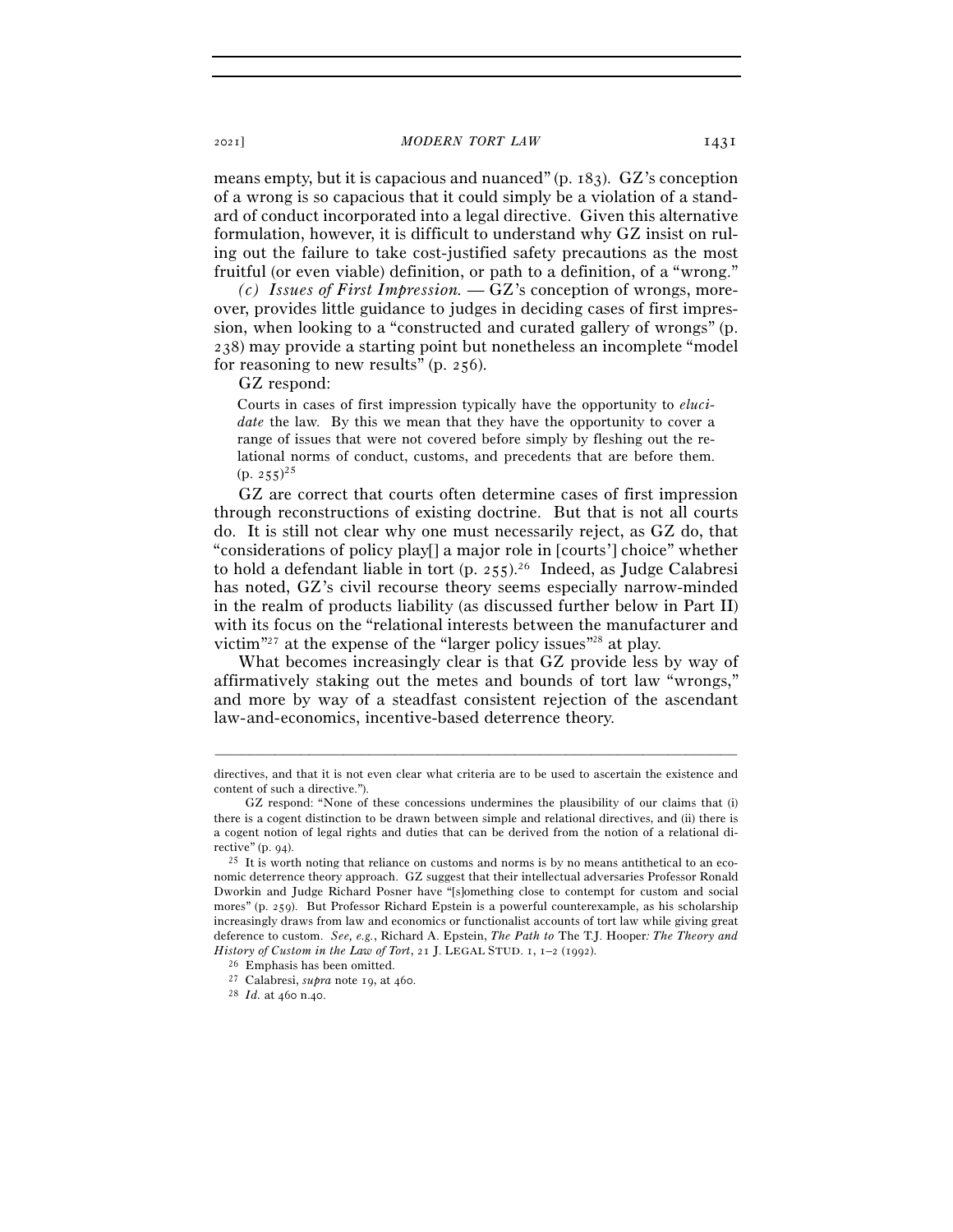## *B. Law-and-Economics Deterrence Theory as Foil*

Throughout the book, GZ deride law and economics for bucking their framework of elucidative judicial reasoning. Justice Oliver Wendell Holmes is GZ's "principal foil" (p. 83), but their true target is his modern incarnation in Professor Steven Shavell and Judges Guido Calabresi and Richard Posner (p. 86) and, more broadly, the highly influential law-and-economics movement that has swept the field of torts.29

In *The Path of the Law*, Justice Holmes famously argued that a legal duty is merely "a prophecy that if [a man] does certain things he will be subjected to disagreeable consequences" (pp. 84, 90).<sup>30</sup> Judge Calabresi (along with co-author Douglas Melamed) carried this idea forward in a seminal article, *Property Rules, Liability Rules, and Inalienability: One View of the Cathedral*, in which he reasoned, as GZ put it, that tort law is "overwhelmingly a scheme of liability rules," under which "*ubi jus* [where there is a right, there is a remedy] is rendered circular"  $(p, 86)$ .<sup>31</sup>

As Professor Gary Schwartz recounts, "[i]n the early 1970s, the work of Guido Calabresi and Richard Posner precipitated what has proved to be an explosion of scholarship analyzing tort law in economic terms and emphasizing deterrence as a primary tort objective."32 Drawing the link from Justice Holmes to Judge Calabresi, Schwartz explains:

[F]or economic purposes what is important is not the burden of liability ex post but rather the prospect of liability ex ante. So long as the defendant can anticipate bearing liability for the range of injuries his tortious conduct foreseeably can produce, this prospect can induce in him an appropriate deterrence response.<sup>33</sup>

<sup>29</sup> *See* p. 45 (suggesting that Judge Calabresi and others in the law-and-economics school "treat[] Holmes's skeptical comments about legal duties as the foundation of a social-scientific approach to torts"); p. 86 ("Leading tort scholars within the law-and-economics movement, including Guido Calabresi, Richard Posner, and Steven Shavell, all adopt frameworks descended from Holmes's, and their frameworks all lead to the same place, jurisprudentially."). 30 The authors quote Oliver Wendell Holmes, *The Path of the Law*, 10 HARV. L. REV. 457, <sup>461</sup>

<sup>(</sup><sup>1897</sup>). 31 *See generally* Guido Calabresi & A. Douglas Melamed, *Property Rules, Liability Rules, and Inalienability: One View of the Cathedral*, 85 HARV. L. REV. 1089 (<sup>1972</sup>). 32 Gary T. Schwartz, *Mixed Theories of Tort Law: Affirming Both Deterrence and Corrective* 

*Justice*, 75 TEX. L. REV. 1801, 1803 (<sup>1997</sup>) (footnotes omitted). 33 *Id.* at 1816–17; *see also id.* at 1804 (noting "prefigurings of the modern economic approach in

Holmes's chapters on tort law" (quoting WILLIAM M. LANDES & RICHARD A. POSNER, THE ECONOMIC STRUCTURE OF TORT LAW 4 (1987))); *see also* Keith N. Hylton, *Calabresi and the Intellectual History of Law and Economics*, 64 MD. L. REV. 85, 88 (2005) ("Following Holmes, we find another long dry spell up to the roughly simultaneous publications of Calabresi's *Costs* and [Professor Gary] Becker's article on crime."); Richard A. Posner, *Guido Calabresi's* The Costs of Accidents*: A Reassessment*, 64 MD. L. REV. 12, 13 (2005) ("It is remarkable how late in the history of legal thought this insight emerged. Bentham and Holmes, who had so clear a grasp of the deterrent, that is, the allocative effect of criminal punishment, failed to see, or at least to remark, that civil sanctions might also have a deterrent effect.").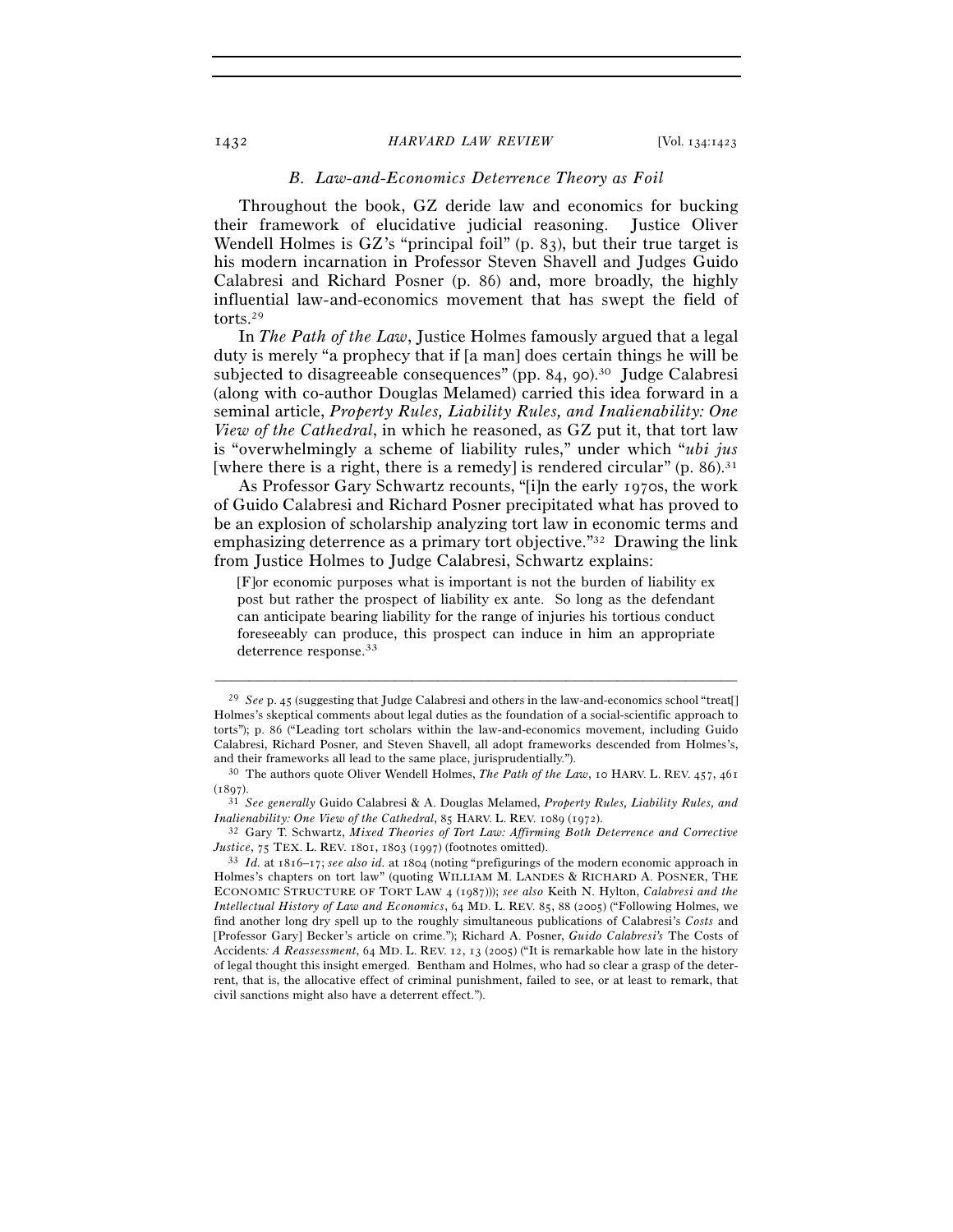In his seminal book *The Costs of Accidents*, Judge Calabresi locates the search for the "cheapest cost avoider," which seeks to minimize the total costs of accidents (including not only the costs of harms, but the costs of preventing harms, as well as the administrative costs), at the heart of the deterrence goal of tort law.<sup>34</sup> Goldberg has aptly located Judge Calabresi's cheapest cost avoider at the helm of the modern economic deterrence theory of torts: "[F]rom the standpoint of economic analysis, the goal of tort law is to minimize the sum of three factors: the costs of accident prevention, the costs resulting from accidents, and the costs of administering the tort system."35

GZ resist this conception of tort law's regulatory dimension, and steadfastly reject the idea that "the court's job is to articulate what shall count as sanctionable conduct and what shall count as compensable harm based on instrumental considerations" (p. 215).<sup>36</sup> However, during the twentieth century many courts came to understand this as central to their function.

*Tarasoff v. Regents of the University of California*, 37 one in a progression of cases that GZ present as prime counterexamples to their theory (pp.  $215-16$ ),<sup>38</sup> is a telling example. In *Tarasoff*, the court addressed new risks presented by modern, industrialized society. Front and center in the judges' minds was "containment of . . . risks" resulting from a therapist's knowledge of specific threats made by his patient given modern technology:

Our current crowded and computerized society compels the interdependence of its members. In this risk-infested society we can hardly tolerate the further exposure to danger that would result from a concealed knowledge of the therapist that his patient was lethal. If the exercise of reasonable care to protect the threatened victim requires the therapist to warn the endangered party or those who can reasonably be expected to

<sup>34</sup> *See generally* CALABRESI, COSTS, *supra* note <sup>3</sup>. 35 John C.P. Goldberg, *Twentieth-Century Tort Theory*, 91 GEO. L.J. 513, 545 (2003); *see also id.* at 549–50 ("Once transaction[] costs are reintroduced into the analysis — for example, it surely will not be costless for drivers to identify the relevant biking equipment nor to convince cyclists to use it — a critical question for economic analysis comes into focus: Who among possible bearers of liability is in the best position to identify and implement the efficient precaution? In Calabresi's terminology, the economic deterrence analyst will want to know not only what precautions are efficient to take, but who is the 'cheapest cost avoider' — the actor in a position to implement those

precautions most cheaply.").<br><sup>36</sup> Emphasis has been omitted. GZ term this Prosserian "dual instrumentalism" of compensation and deterrence (p. 210). They likewise rule out the so-called "singular instrumentalism" of deterrence of Judges Posner and Calabresi (pp. 225–<sup>28</sup>). 37 <sup>551</sup> P.2d 334 (Cal. <sup>1976</sup>). 38 Additional prime targets include *Dillon v. Legg*, 441 P.2d 912 (Cal. 1968) (pp. 216–17), and

*Rowland v. Christian*, 443 P.2d 561 (Cal. 1968) (p. 219).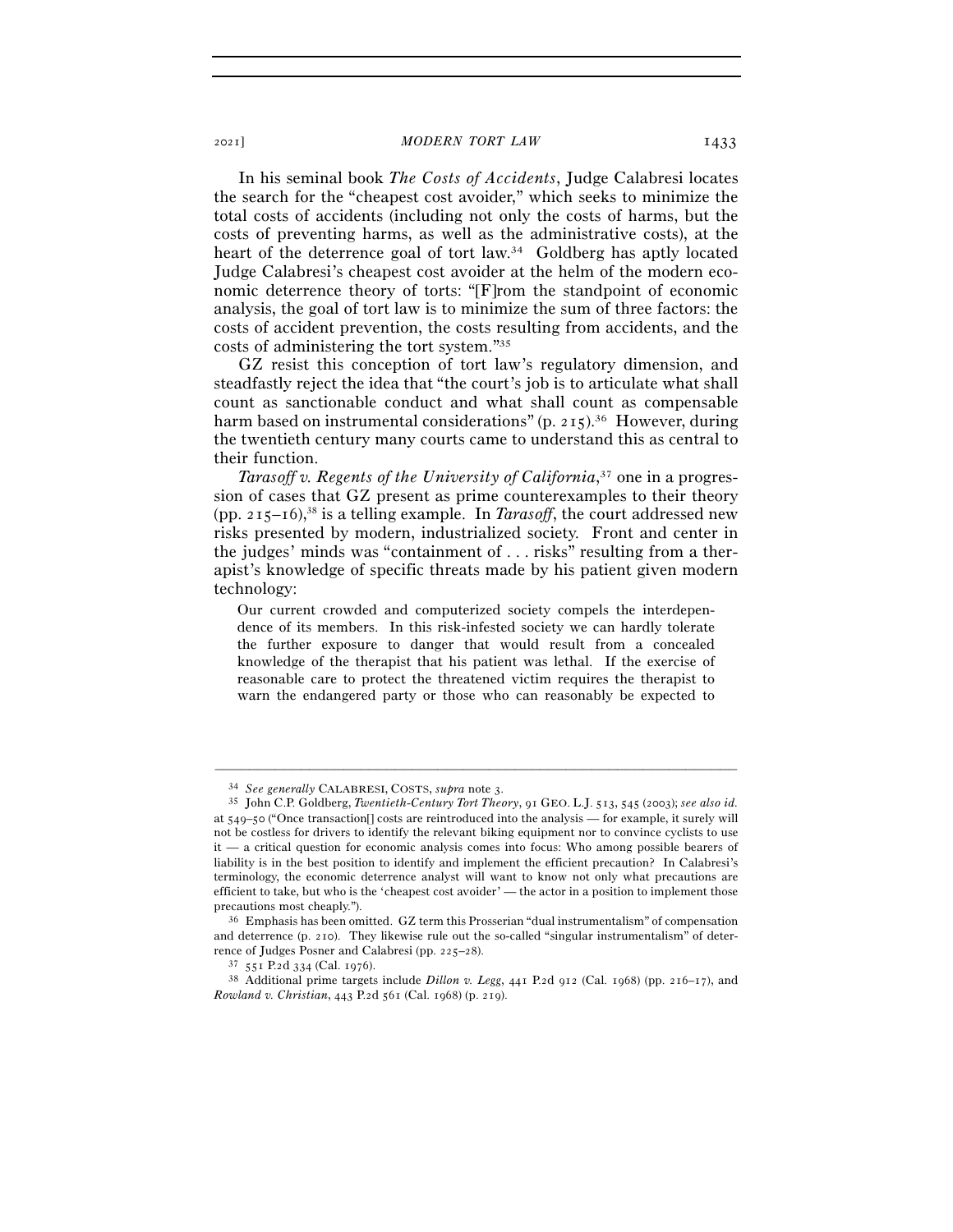notify him, we see no sufficient societal interest that would protect and justify concealment. The containment of such risks lies in the public interest.<sup>36</sup>

It is evident that "the policy of preventing future harm" held sway with the judges.40

Curiously, according to GZ, instrumentalism may provide a propitious model for judicial reasoning in patent cases where "it is plausible that the interests that provide the principal grounds for having patent protection are the benefit to members of society that will inure to a system that incentivizes scientific and engineering breakthroughs by granting something akin to property rights in certain inventions" (p. 236 n.3). But while they embrace this societal perspective with respect to patent law, they claim to reject it in tort overall.

At the same time, however, they acknowledge the powerful pull of deterrence in tort: "Having consequences for committing legal wrongs is important for deterrence reasons, and an argument can be made that wrongs do not count as legal wrongs unless the legal system attaches negative consequences to their commission" (p. 142). They even go so far as to admit that "[c]ourts are sometimes in the situation of needing to craft tort law with an eye on the aggregate consequences of its operation" (p. 72).

GZ are critical of *Tarasoff* presumably because the judicial reasoning is upfront that the concept of duty "is not sacrosanct in itself, but only an expression of the sum total of those considerations of policy which lead the law to say that the particular plaintiff is entitled to protection."41 It would be possible to reinterpret the new legal directive in the case as fashioning a "new wrong." Namely, in *Tarasoff*, the court fashioned a legal directive that expanded the "special relationship" of psychotherapist to patient to include a duty to warn.42

<sup>39</sup> *Tarasoff*, 551 P.2d at 347–<sup>48</sup>. 40 *Rowland*, 443 P.2d at 564; *see Tarasoff*, 551 P.2d at 347–48. Moreover, the reasoning of the California Supreme Court — "a leading practitioner of dual instrumentalism" (p. 240) — was fol-

lowed in nearly every state, with the *Tarasoff* rule widely adopted (p. <sup>215</sup>). 41 *Tarasoff*, 551 P.2d at 342 ("The assertion that liability must . . . be denied because defendant bears no 'duty' to plaintiff 'begs the essential question — whether the plaintiff's interests are entitled to legal protection against the defendant's conduct. . . . [Duty] is not sacrosanct in itself, but only an expression of the sum total of those considerations of policy which lead the law to say that the particular plaintiff is entitled to protection.'" (quoting *Dillon*, 441 P.2d at 916 (alteration and omissions in original))); *see also Dillon*, 441 P.2d at 916 ("The history of the concept of duty in itself discloses that it is not an old and deep-rooted doctrine but a legal device of the latter half of the nineteenth century designed to curtail the feared propensities of juries toward liberal awards.");

p. <sup>294</sup>. 42 Perhaps this explains why GZ waffle a bit on their view of *Tarasoff*: "Although different parts of the court's opinion emphasize different reasons for this result (and while its result might ultimately be defensible even from within a constructivist rather than an instrumentalist approach to legal reasoning), some parts quite clearly bear the hallmarks of dual instrumentalism" (pp. 215–16).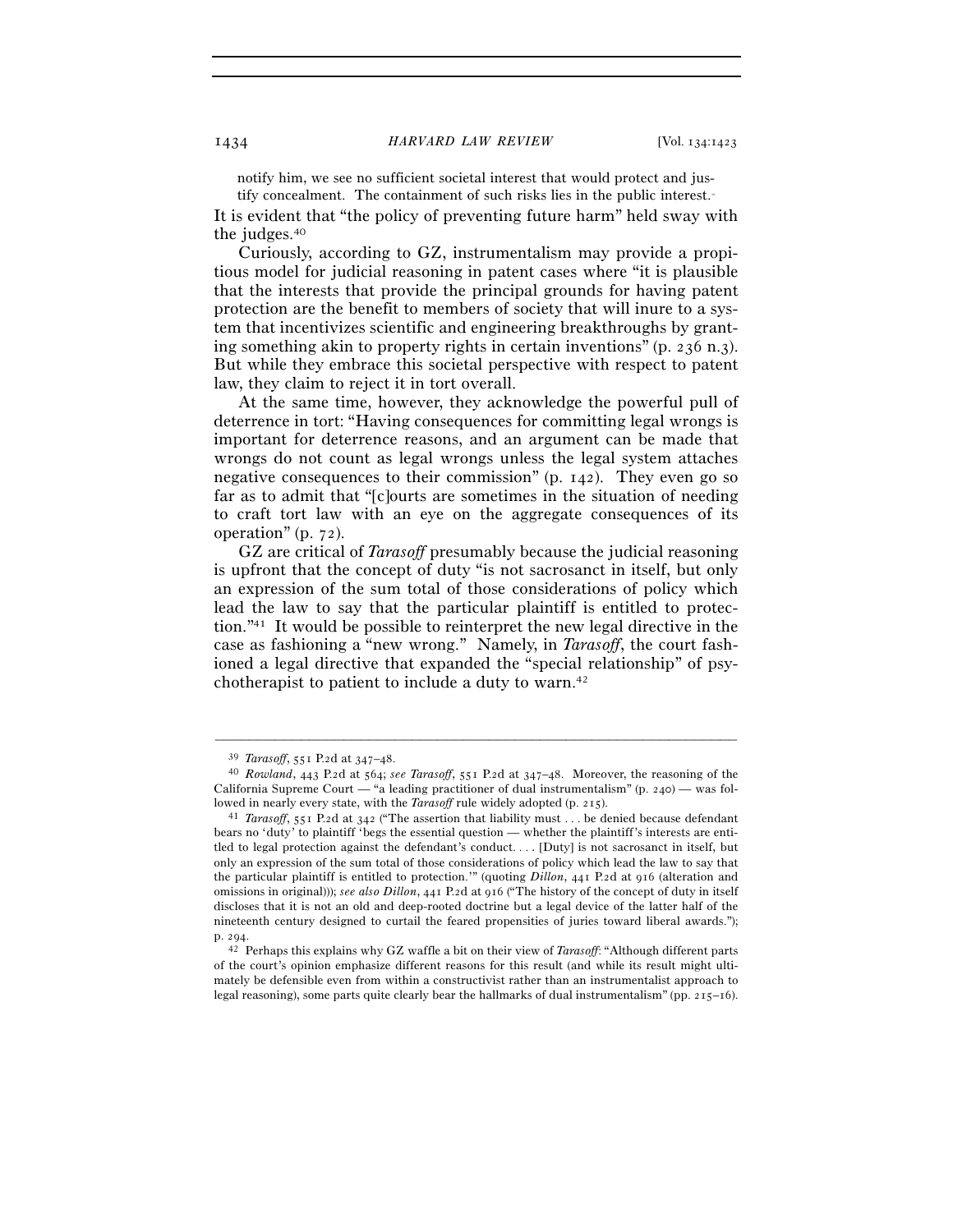Nonetheless, I would certainly agree that *Tarasoff* strains to a breaking point GZ's interpretive theory that courts invoke instrumentalist concerns only "to justify the recognition *of a new redressable wrong*" (p. 153). The problem for GZ is that it is not just an isolated example. Instead, it fits the paradigm of modern tort law's efforts to regulate risks in order to prevent future harms. But, they maintain: "Still we see no reason to suppose that an inquiry into such consequences is *central* to the adjudication of tort cases, much less exhaustive of it"  $(p. 72)$ .<sup>43</sup> Contrary to GZ, and as elaborated in the following Part, I believe that deterrence theory, and in particular cheapest-cost-avoider functional accounts, are "central" to the real world of torts.

# II. "CHEAPEST COST AVOIDER" AS PROTAGONIST: THE REAL WORLD OF PRODUCTS LIABILITY

A pillar of GZ's theory of wrongs and redress is their perception of judges (or courts) as "law articulators" (p. 70). They highlight judges' role in "crafting" law (p. 106) and insist that a sound tort theory must be consonant with "what the common law of torts purports to do and why it purports to be doing it"  $(p, 151)$ .<sup>44</sup> More specifically, they emphasize that "[t]o understand tort law requires understanding the nature and justifiability of the process through which courts expand, curtail, and refine the rights, wrongs, and duties to which they will give legal effect" (p. 182).

GZ criticize instrumentalist theories such as deterrence for their "fail[ure] to provide a theory of wrongs even remotely consonant with the contours of tort law, and fail[ure] to capture judicial reasoning about tort law" (p. 217). But judicial reasoning as to products liability centers around deterrence and the "cheapest cost avoider" intuition that the manufacturer, rather than the unwitting consumer, is in the best and most knowledgeable position to minimize the losses that arise out of the general use of its product.45

<sup>43</sup> Emphasis has been added. 44 *See also* p. 227 (noting how tort theory must "explain[] what it is that courts are reasoning about in the common law when they are deciding what should count as tortious conduct").<br><sup>45</sup> Nor is it unfair to shine the light on this particular area of tort law, for GZ themselves delve

into the field of products liability, pushing their view (against the tide) notwithstanding that the adoption of strict products liability "was canonically defended on instrumental, policy-driven grounds" (p. 152).

Nonetheless, GZ's theory is on perhaps its weakest footing in the terrain of products liability. Or — another way of putting it — even those who reject law-and-economics deterrence theory as a single, unifying concept typically see its strength in the realm of products liability. *See, e.g.*, Michael D. Green, *Negligence = Economic Efficiency: Doubts >*, 75 TEX. L. REV. 1605, 1631 (1997) ("[P]roducts liability jurisprudence has been explicitly instrumental and has invoked deterrence from its early days. The triumph of a risk-benefit standard may reflect the 'invisible hand' of economic evolution at work, moving tort law more explicitly toward an efficiency-targeted riskbenefit standard." (footnote omitted)).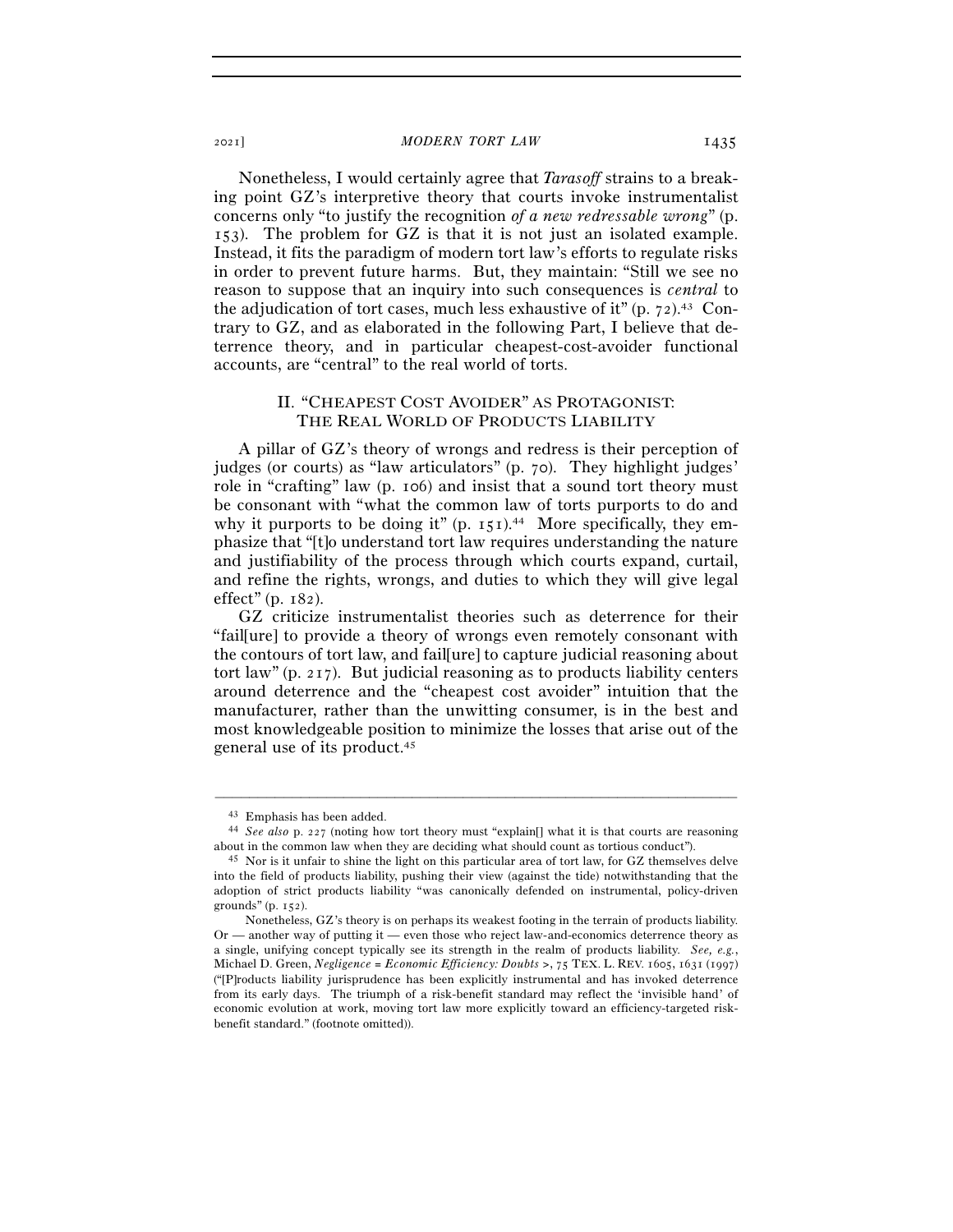GZ even acknowledge that "instrumental reasoning about deterrence and compensation certainly played a role in convincing judges and jurists to change the rules pertaining to product-related injuries," but insist that "those changes took place *within* traditional tort notions of wrongs and redress" (p. 153). But how falsifiable is this claim?

At each juncture in its development — from the initial creation of strict products liability to its expansion to bystanders — judges relied explicitly on deterrence rationales. GZ respond that such deterrence rationales "were invoked to justify the recognition *of a new redressable wrong*" (p. 153). But to borrow GZ's favored approach, let us examine and take the rationales invoked in judicial reasoning at "face value" (p.  $47$  — as will become clear, in this realm of products liability, judges invoke deterrence to *prevent harms*, and in doing so, recognize and/or expand tort liability.

# *A. Rise of Strict Products Liability: From* MacPherson *to* Escola *to* Greenman

The rise and expansion of modern products liability law has resulted in "a profound shift in the orientation of legal doctrine," away from addressing product-related harms via contract between parties in privity of contract to recognition of the direct regulation of defective products as an appropriate judicial function.46 In their attempts to deter harmful

<sup>46</sup> RICHARD A. EPSTEIN, TORTS 395 (1999); *see id.* at 394–95, 398. GZ should be commended for taking on the realm of products liability, for it presents a tough row to hoe to take this judicial transformation based explicitly on instrumental public policy–based rationales and reformulate it instead, as GZ attempt, as the recognition of new relational wrongs. *See, e.g.*, Carl T. Bogus, *War on the Common Law: The Struggle at the Center of Products Liability*, 60 MO. L. REV. 1, 17 (1995) ("Legal economists have taken a particular interest in products liability, and law-and-economics has become such an accepted part of discourse that it is impossible to participate in most conversations about products liability without being at least somewhat conversant with the language of law-andeconomics." (footnote omitted)); Ugo Mattei, *Efficiency as Equity: Insights from Comparative Law and Economics*, 18 HASTINGS INT'L & COMPAR. L. REV. 157, 171–72 (1994) ("In the United States, law and economics is already deeply influencing the methods of reasoning of a new generation of lawyers, and its impact on the applied law is already a reality. . . . Products liability . . . is a good example.").

Nor is products liability the only area that presents formidable difficulties for GZ's conception. Nuisance law is another. Whereas GZ suggest that rules against polluting are "simple" legal directives distinct from a regulatory or taxation scheme (p. 92), nuisance law in practice functions to regulate and tax polluters in a way that renders relationality somewhat perfunctory. *See* Calabresi & Melamed, *supra* note 31, at 1115–24; *see also* Brief of Professor Catherine M. Sharkey as Amicus Curiae in Support of Plaintiff-Appellant at 4–10, City of New York v. BP P.L.C., No. 18-2188-CV (2d Cir. Nov. 15, 2018) (discussing the economic justifications for nuisance law).

GZ are on much stronger ground showcasing *Palsgraf v. Long Island Railroad Co.*, 162 N.E. 99 (N.Y. 1928), where Judge Cardozo insisted upon relational duties: "What the plaintiff must show is 'a wrong' to herself; i.e., a violation of her own right, and not merely a wrong to some one else, nor conduct 'wrongful' because unsocial, but not 'a wrong' to any one." *Id.* at 100. Here, Judge Cardozo is an apt poster child for GZ's theory: "Negligence, like risk, is thus a term of relation. . . . Negligence is not a tort unless it results in the commission of a wrong, and the commission of a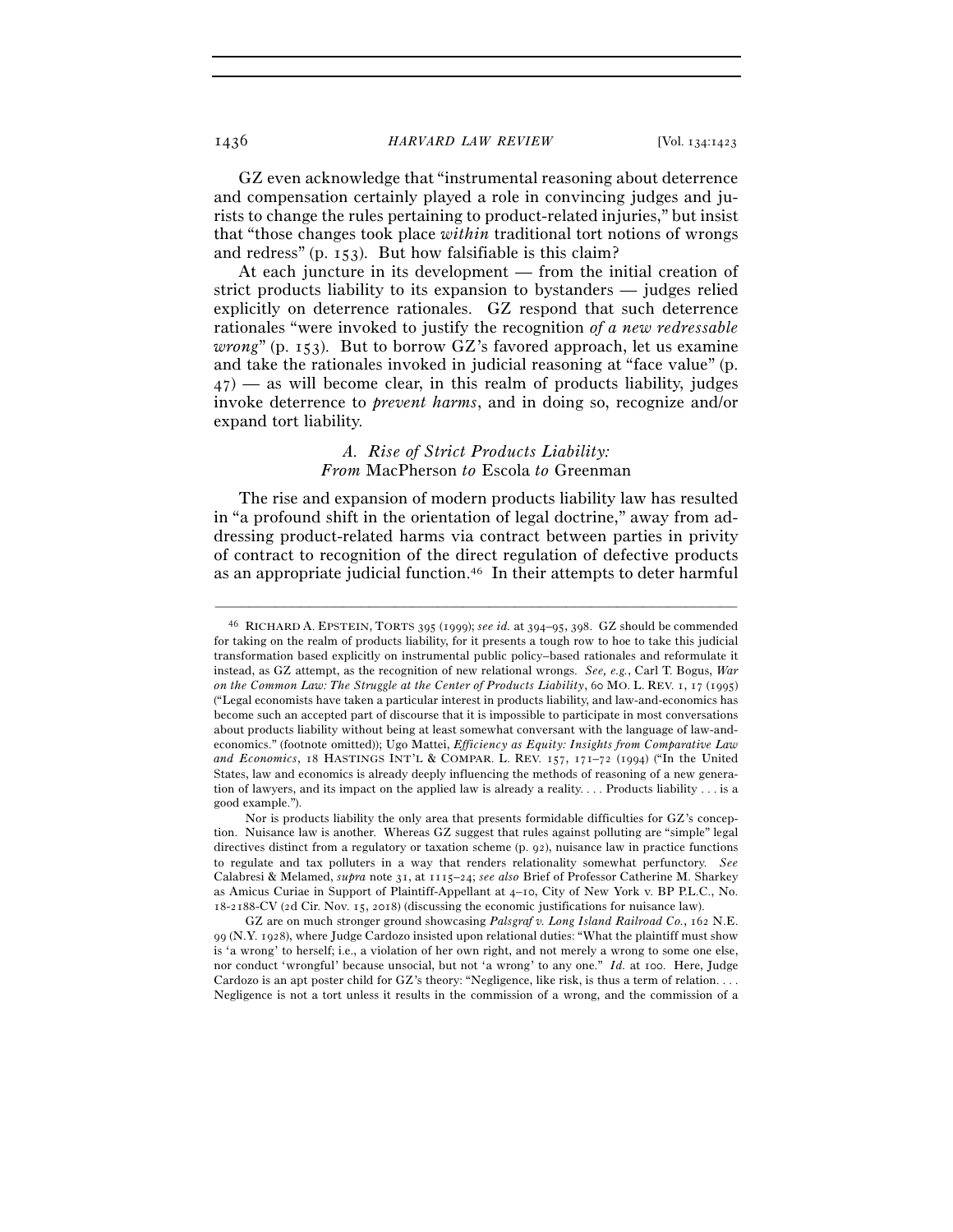conduct, courts often sought to identify the party for whom an assignment of liability would result in the most efficient reduction in the accident costs — namely, the cheapest cost avoider.

In *MacPherson v. Buick Motor Co.*, 47 where the plaintiff was injured when a defective wheel of his Buick automobile collapsed, Judge Cardozo certainly framed the question presented in GZ terms: "The question to be determined is whether the defendant owed a duty of care and vigilance to any one but the immediate purchaser,"48 and held that "the manufacturer of the finished product, who puts it on the market to be used without inspection by his customers" could be held liable in negligence.49

However, in the course of his reasoning, Judge Cardozo distinguished between the days of the horse-drawn carriage and the automobile age, so as to unchain proximate cause from the limitations of privity:

Precedents drawn from the days of travel by stagecoach do not fit the conditions of travel to-day. The principle that the danger must be imminent does not change, but the things subject to the principle do change. They are whatever the needs of life in a developing civilization require them to be.50

Guided by this societal change, Judge Cardozo reasoned that "[t]he wheel was not made by [Buick]; it was bought from another manufacturer. There is evidence, however, that its defects could have been discovered by reasonable inspection, and that inspection was omitted."51 Judge Cardozo was thus persuaded that Buick was the cheapest cost avoider vis-à-vis the consumer. "It is enough that the goods 'would in all probability be used at once . . . before a reasonable opportunity for discovering any defect which might exist.'"52

wrong imports the violation of a right . . . ." *Id.* at 101. And in sharp contrast, Judge Andrews in dissent articulated a broader notion of negligence: "Due care is a duty imposed on each one of us to protect society from unnecessary danger, not to protect A, B, or C alone." *Id.* at 102 (Andrews, J., dissenting). I find myself among those who have a difficult time believing that the same judge penned the majority decisions in *Palsgraf* and *MacPherson v. Buick Motor Co.*, 111 N.E. 1050 (N.Y. 1916). *See* p. 200 n.32 ("Some have suggested that *Palsgraf* revealed an older and chastened Cardozo looking to close the floodgates opened by his famous opinion twelve years earlier in [*MacPherson*].").<br>
<sup>47</sup> <sup>111</sup> N.E. 1050.<br>
<sup>48</sup> *Id.* at 1051.<br>
<sup>49</sup> *Id.* at 1051.<br>
<sup>51</sup> *Id.* at 1051.

<sup>51</sup> *Id.* at <sup>1051</sup>. 52 *Id.* at 1052 (quoting Heaven v. Pender (1883) 11 QBD 503 at 510 (Eng.) (omission in original)). GZ acknowledge the "progressive reading" of *MacPherson*, whereby "[w]hat had previously been understood as a private-law duty running horizontally to other persons was transformed into a vertical public-law duty owed to no one in particular, or to government, or to the world" (p. 68 & n.26). GZ rightly insist that Judge Cardozo in *MacPherson* "regarded this duty as running from one person (or firm) to another" (p. 71). But the "key breakthrough" GZ see in *MacPherson* namely, that "relationality in the requisite sense is present as between an actor and a potential victim when physical injury to the victim is a sufficiently foreseeable consequence of an actor's careless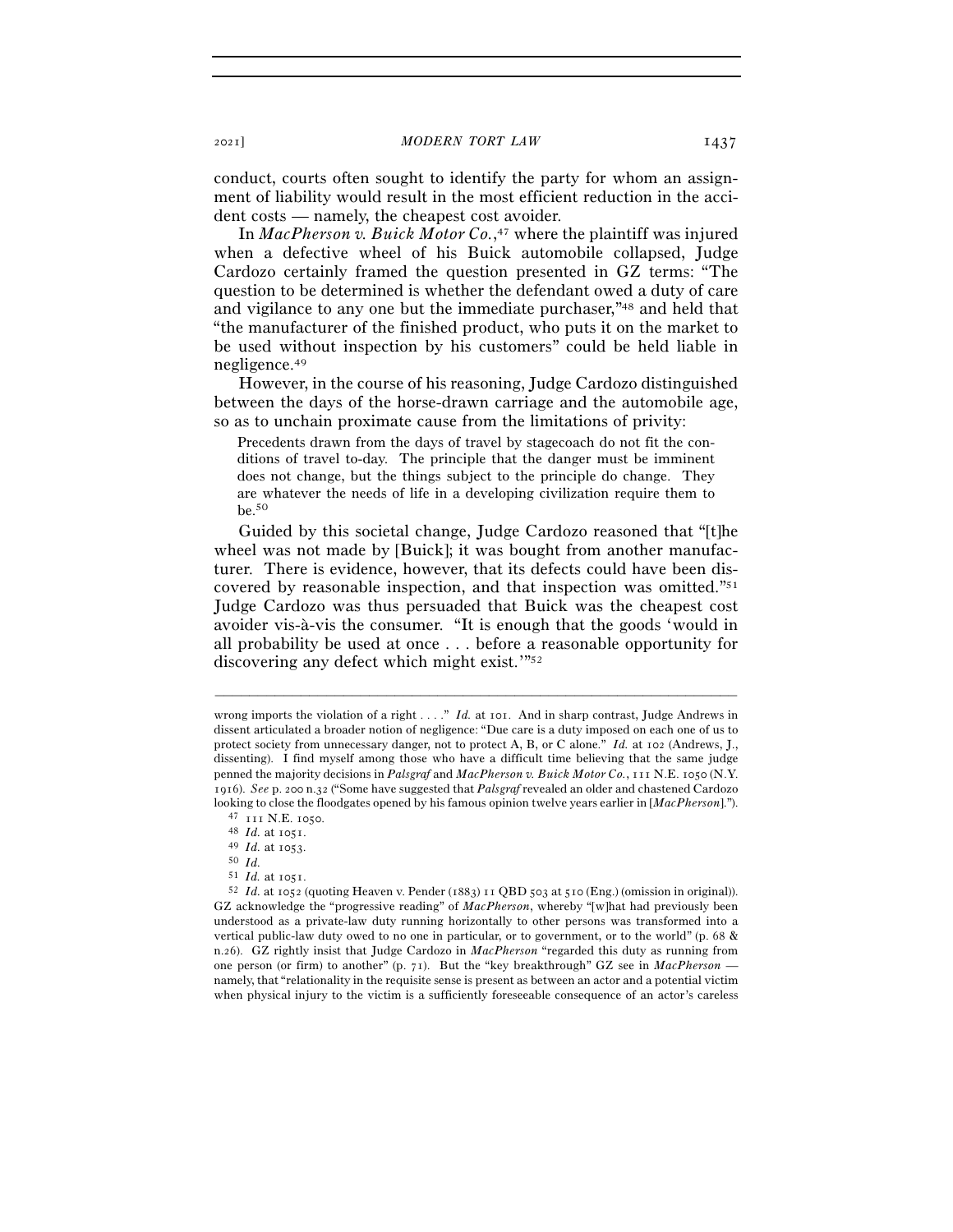Similarly cognizant of the impact of revised societal risk was Justice Traynor in his concurrence in *Escola v. Coca Cola Bottling Co*. 53 There, he identified newly emergent risks "[a]s handicrafts have been replaced by mass production with its great markets and transportation facilities."54 In this brave new world of mass production, "[t]he consumer no longer has means or skill enough to investigate for himself the soundness of a product . . . . Consumers no longer approach products warily but accept them on faith, relying on the reputation of the manufacturer or the trade mark."55 In *Escola*, where a waitress was injured by an exploding Coke bottle, Justice Traynor doubled down on instrumentalist grounds in justifying the move from negligence-based liability to strict products liability:

Even if there is no negligence, however, public policy demands that responsibility be fixed wherever it will most effectively reduce the hazards to life and health inherent in defective products that reach the market. It is evident that the manufacturer can anticipate some hazards and guard against the recurrence of others, as the public cannot.<sup>56</sup>

Indeed, he expressly invoked cheapest-cost-avoider language: "Against such a risk there should be general and constant protection and the manufacturer is best situated to afford such protection."57

Justice Traynor's concurrence in *Escola* became law a generation later in *Greenman v. Yuba Power Products, Inc*. 58 The plaintiff was injured by a Shopsmith combination power tool being used as a lathe, which was built with inadequate screws that could not withstand the pressure of ordinary use.59 Justice Traynor, for the majority, held that

–––––––––––––––––––––––––––––––––––––––––––––––––––––––––––––

*Id.* at 441. Unlike the cheapest-cost-avoider rationale, this insurance rationale is historically contingent, given the absence of widespread first-party insurance at the time. *See* Jeffrey O'Connell & John Linehan, *Neo No-Fault Early Offers: A Workable Compromise Between First and Third-Party Insurance*, 41 GONZ. L. REV. 103, 120–21 (<sup>2005</sup>) (describing the expansion of first-party coverage). 57 *Escola*, 150 P.2d at 441 (Traynor, J., concurring); *see also* Marc A. Franklin, *Tort Liability for* 

*Hepatitis: An Analysis and a Proposal*, 24 STAN. L. REV. 439, 462 (1972) (arguing that, given the manufacturer's "knowledge of, and access to, the intricacies of alternate product designs and production techniques," "[i]f he is forced to bear all accident costs, the businessman will have an incentive to find the optimal accident level for his product" (footnote omitted)).  $58\quad377$  P.2d 897 (Cal. 1963).

<sup>59</sup> *Id.* at 898–99.

actions" (p.  $71$ ) — lacks import without an analytic framework capacious enough to consider the instrumentalist imperatives guiding judicial reasoning. Judge Cardozo did not merely mine the inner morality of "duty" to expand liability; rather, he chose that allocation of liability that would best prevent harm.<br><sup>53</sup> 150 P.2d 436 (Cal. 1944).<br><sup>54</sup> *Id.* at 443 (Traynor, J., concurring).<br><sup>55</sup> *Id.*<br><sup>56</sup> *Id.* at 440–41. Justice Traynor also set forth an insurance or loss-spreading rationale:

Those who suffer injury from defective products are unprepared to meet its consequences. The cost of an injury and the loss of time or health may be an overwhelming misfortune to the person injured, and a needless one, for the risk of injury can be insured by the manufacturer and distributed among the public as a cost of doing business.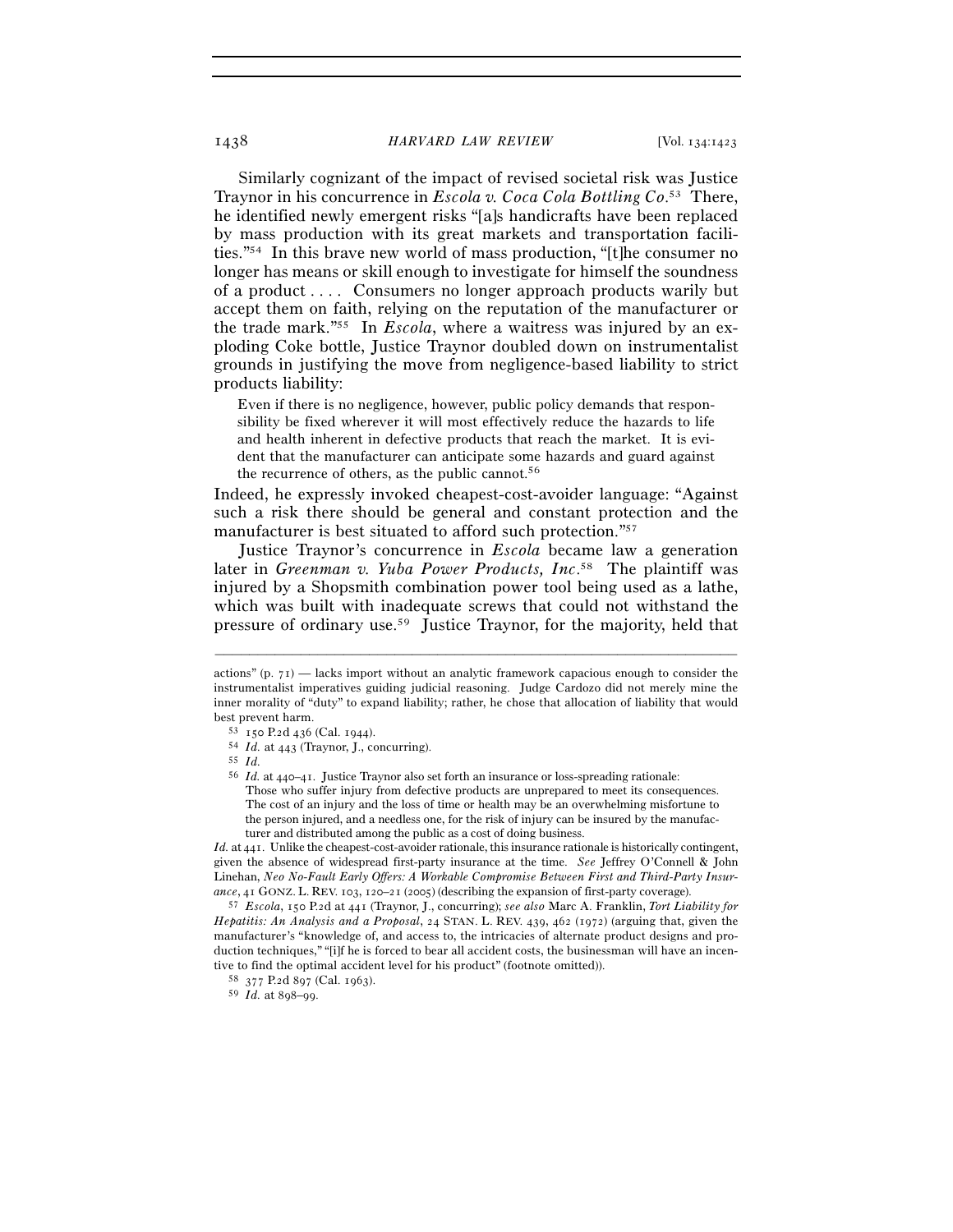"[a] manufacturer is strictly liable in tort when an article he places on the market, knowing that it is to be used without inspection for defects, proves to have a defect that causes injury to a human being."60 Justice Traynor emphasized that the purpose of strict products liability was "to insure that the costs of injuries resulting from defective products are borne by the manufacturers that put such products on the market rather than by the injured persons who are powerless to protect themselves."61 As shown in *Escola* and *Greenman*:

[Justice Traynor, i]n his activist conception of judging . . . was one of the pioneers of his time and one of the precursors of a "policymaking" role for judges in tort cases . . . . [Justice Traynor] was committed to using his powers as fully as possible to promote social policies in which he believed and to reorient the common law of California in directions he thought rational and desirable.62

Justice Traynor's cheapest-cost-avoider deterrence rationale was, moreover, widely embraced by courts and academic commentators, as strict products liability swept the nation. In the words of the New York Court of Appeals: "A casting of increased responsibility upon the manufacturer, who stands in a superior position to recognize and cure defects, for improper conduct in the placement of finished products into the channels of commerce furthers the public interest."63 Torts scholars also agreed. Professor Keith Hylton explains:

–––––––––––––––––––––––––––––––––––––––––––––––––––––––––––––

manufacturer is obligated to exercise that degree of care in his plan or design so as to avoid any unreasonable risk of harm to anyone who is likely to be exposed to the danger when the product is used in the manner for which the product was intended." (citing 2 FOWLER V. HARPER & FLEMING JAMES, JR., THE LAW OF TORTS § 28.3 (1956))); Butler v. Pittway Corp., 770 F.2d 7, 11 (2d Cir. 1985) ("Strict liability is based on the premise that a manufacturer is in the best position to insure that its products are safe and to bear the cost of liability by spreading it among its customers." (citing *Greenman*, 377 P.2d at 901)); Queen City Terminals, Inc. v. Gen. Am. Transp. Corp., 653 N.E.2d 661, 671–72 (Ohio 1995) ("The first and foremost objective of strict liability is to promote product safety. The doctrine of strict products liability provides manufacturers a strong incentive to design, manufacture, and distribute safe products."); Malcolm v. Evenflo Co., 217 P.3d 514, 520 (Mont. 2009) ("Strict liability recognizes that the seller is in the best position to insure product safety. Design defect liability therefore places the risk of loss on the manufacturer. This imposition of risk provides an incentive to design and produce fail-safe products which exceed reasonable standards of safety." (citation omitted)).

<sup>60</sup> *Id.* at <sup>900</sup>. 61 *Id.* at <sup>901</sup>. 62 G. EDWARD WHITE, TORT LAW IN AMERICA: AN INTELLECTUAL HISTORY <sup>208</sup> (2003). Justice Traynor had a thirty-year tenure on the California Supreme Court (twenty-four years as an associate justice and six years as a chief justice). According to White, the Traynor years were marked by "a strong interest in academic literature as source material; [and] an effort to preserve where possible, the lawmaking power of courts" in the face of "an increasingly detailed legislative apparatus." *Id.* at 181–82. Moreover, "[t]he basis for Traynor's faith in the judiciary as a lawmaking force . . . was his conviction that rationality could be achieved through enlightened judging." *Id.* at 188. Nor was Justice Traynor, who "never departed from his belief that rationality was an achievable judicial goal," disturbed by "[t]he charge of being an activist judge." *Id.* 63 Micallef v. Miehle Co., 348 N.E.2d 571, 577 (N.Y. 1976); *see id.* ("To this end, we hold that a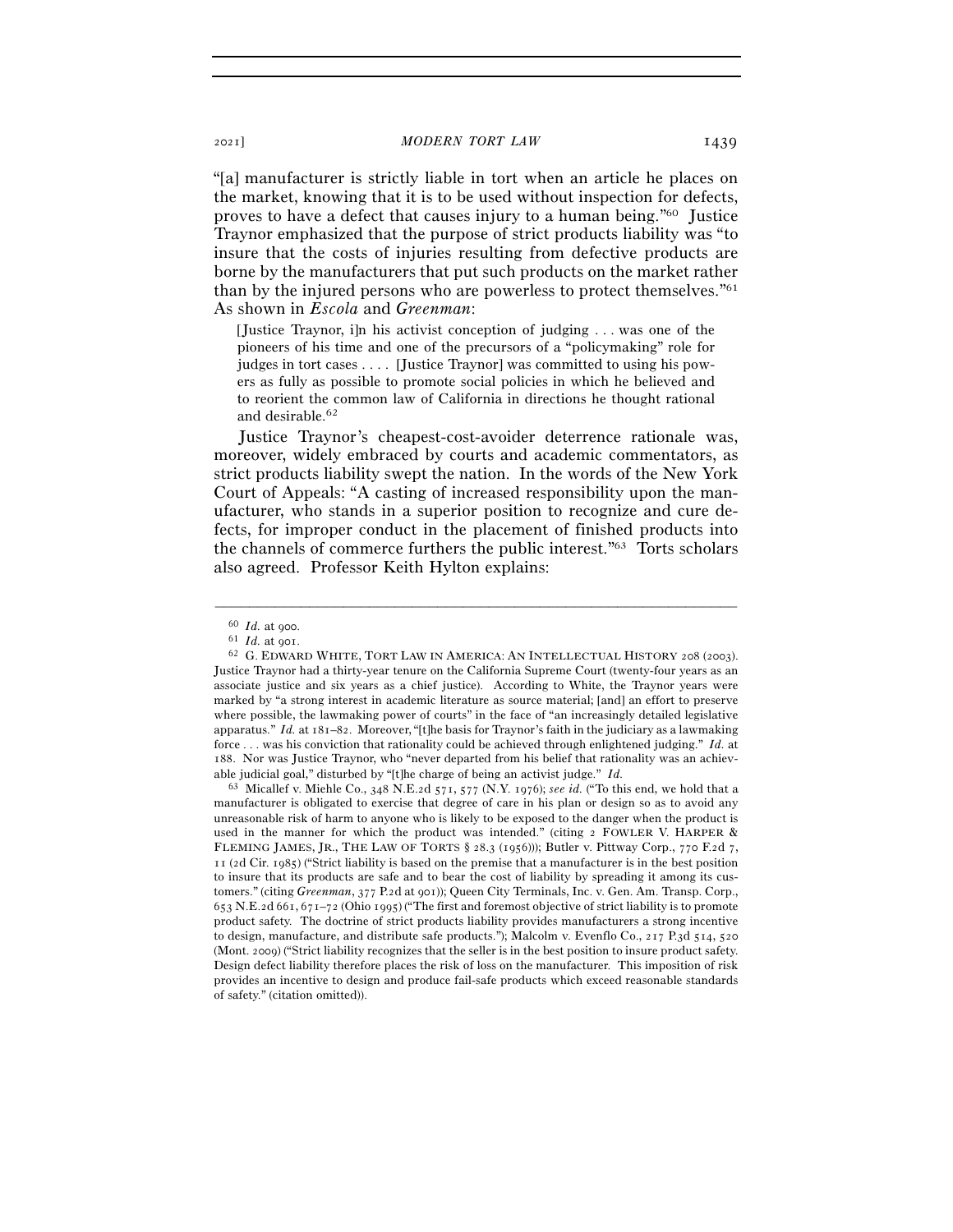The deterrence rationale holds that strict products liability provides an incentive for the party best able to control product accidents to take steps to minimize their occurrence. The modern law and economics literature has introduced a more sophisticated version of this rationale, one that emphasizes the role strict products liability plays in controlling excessive consumption of risky products. Under strict liability, the price of the risky product would reflect its level of risk, so that consumers would shift their purchases from risky products toward comparatively safe products.64

Indeed, it is hardly an overstatement that, in the post-*MacPherson* shift to strict liability, judges and academics "focused their attention solely on finding the 'cheapest cost avoider.'"65 And markedly absent is *any* trace of the civil recourse or "wrongs and redress" rationale.<sup>66</sup>

–––––––––––––––––––––––––––––––––––––––––––––––––––––––––––––

court has identified four main policy grounds for the doctrine [of strict products liability]: (1) to provide a 'short cut' to liability where negligence may be present but is difficult to prove; (2) to provide an economic incentive for improved product safety; (3) to induce the reallocation of resources toward safer products; and (4) to spread the risk of loss among all who use the product."); *see also* Jimenez v. Superior Ct., 58 P.3d 450, 452–53 (Cal. 2002) (explaining the development of strict products liability based on the principle that "the manufacturer is best able to reduce the risks of injury caused by product defects," *id.* at 452, and justifying the extensions of liability to retailers "as an added incentive to safety," *id.* at 453, and to developers of mass-produced homes, who are "in a better economic position to bear the resulting loss than the consumer," *id.*, on similar grounds); Potter v. Chi. Pneumatic Tool Co., 694 A.3d 1319, 1328 (Conn. 1997) (highlighting "several policy justifications" for strict liability including that "manufacturers could readily absorb or pass on the cost of liability to consumers as a cost of doing business" and "manufacturers would be deterred from marketing defective products" (citing Escola v. Coca Cola Bottling Co., 150 P.2d 436, 441 (Cal. 1944) (Traynor, J., concurring))); Samuel Friedland Fam. Enters. v. Amoroso, 630 So. 2d 1067, 1070 (Fla. 1994) (arguing that holding commercial lessors strictly liable "places the risk of loss associated with the use of defective products on one who created and assumed the risk and on one who can

<sup>64</sup> Keith N. Hylton, *The Law and Economics of Products Liability*, 88 NOTRE DAME L. REV. 2457, 2463 (2013) (footnote omitted); *see also* Bruce Feldthusen, Michael D. Green, John C.P. Goldberg & Catherine M. Sharkey, *Product Liability in North America*, *in* PRODUCT LIABILITY 345, 350 (Helmut Koziol et al. eds., 2018) ("For example, insofar as negligence law's placement of the burden of proving carelessness on the plaintiff produces 'false negatives,' a rule of strict liability may be preferable from a deterrence perspective. With a lessened ability to fend off claims for product-related injuries, manufacturers should invest more in safety, other things being equal." (footnote omitted)). 65 Robert G. Berger, *The Impact of Tort Law Development on Insurance: The Availability/* 

*Affordability Crisis and Its Potential Solutions*, 37 AM. U. L. REV. 285, 309 (1988); *see* Stephen G. Gilles, *Negligence, Strict Liability, and the Cheapest Cost-Avoider*, 78 VA. L. REV. 1291, 1294–95, 1374 (1992) (recognizing "the cheapest cost-avoider criterion['s] . . . overt use in Anglo-American tort law . . . [in] liability for abnormally dangerous activities and some aspects of products liability law," *id.* at 1294, and arguing further that "the cheapest cost-avoider criterion can be (and has been) deployed in a variety of indirect ways . . . and provides a powerful descriptive explanation for central doctrines of the common law, including not only causation but also some conceptions of negligence," *id.* at 1294–95); Michael L. Rustad & Thomas H. Koenig, *Taming the Tort Monster: The American Civil Justice System as a Battleground of Social Theory*, 68 BROOK. L. REV. 1, 89 (2002) ("Strict products liability is an 'attempt to minimize the costs of accidents and to consider who should bear those costs.' The underlying rationale of strict liability is to place the burden of precaution on the manufacturers because they have superior information about the product that makes them the 'cheapest cost avoider.'" (footnote omitted) (quoting Suter v. San Angelo Foundry & Mach. Co., 406 A.2d 140, 151 (N.J. <sup>1979</sup>))). 66 *See, e.g.*, Pierce v. Pac. Gas & Elec. Co., 212 Cal. Rptr. 283, 291 (Cal. Ct. App. 1985) ("This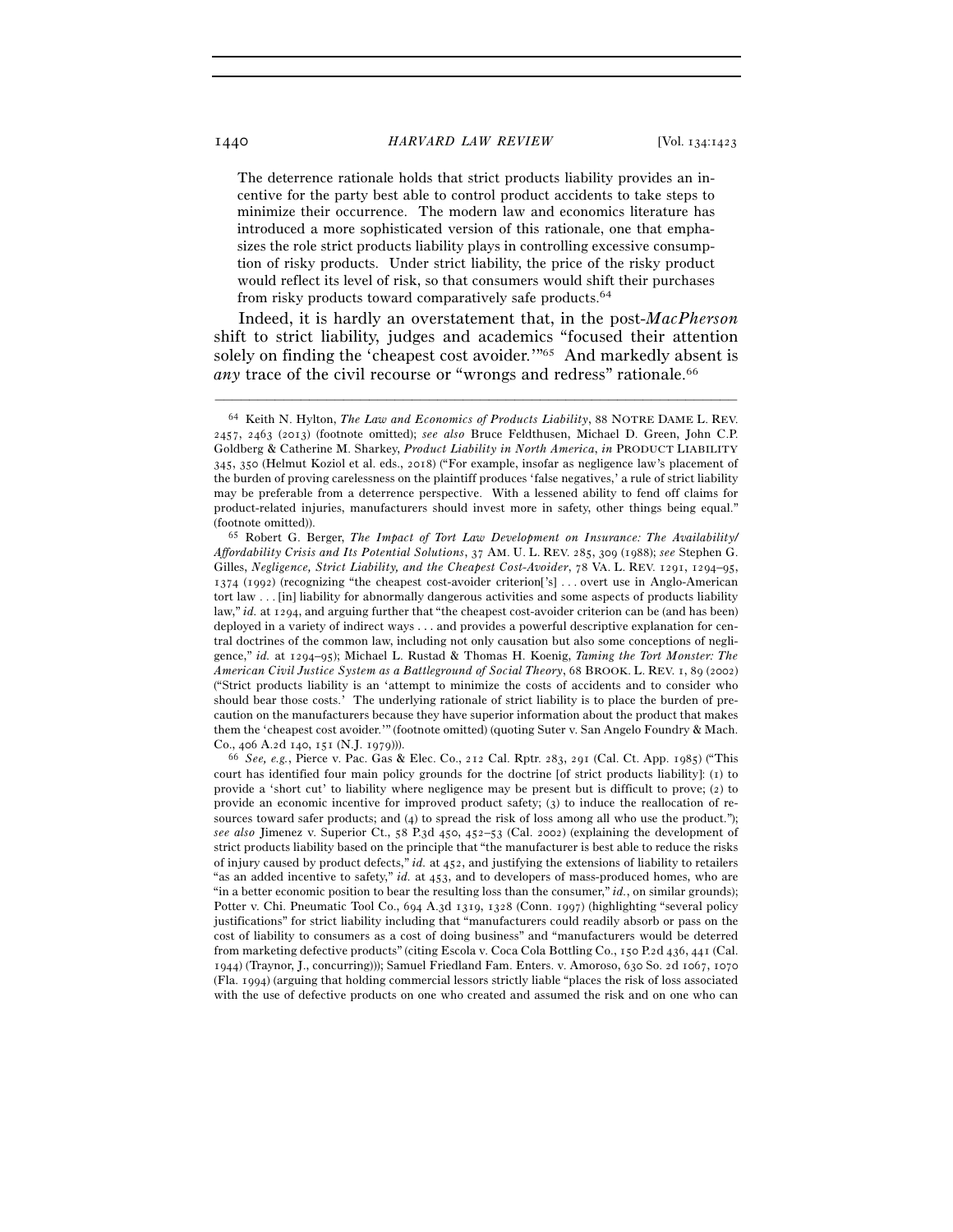Against this backdrop, GZ strain to argue that "[t]he reasons or grounds that support a rule of tort law are, of course, distinct from the rule itself" (p. 195).67 They then attempt a revisionist take: "Decisions such as *Greenman* certainly broke new ground. *But they did so by fashioning a new legal directive and with it, a new wrong*" (p. 193).<sup>68</sup> In this same vein, they claim that "*Greenman* and *Escola* both mark sensible efforts to construct a new legal wrong out of existing legal materials" (pp. 309–10). They explain:

The *wrongfulness* at the core of the warranty-based tort claim recognized in *Greenman* is the marketing of a defective product. This is a breach of a duty of noninjuriousness — it is conduct that generates an unacceptable risk of injury. When that risk ripens into an actual injury, the conduct becomes a breach of a duty of noninjury. (p. 310)

Rather than acknowledge the judicial instrumental reasoning plainly set forth in *Greenman* and its progeny,69 GZ claim these cases recognized a "new legal wrong": the act of "injuring another through the sale of a dangerously defective product" (p. 196).70 But such a "wrong" was at

–––––––––––––––––––––––––––––––––––––––––––––––––––––––––––––

was ushered in on the strength of instrumental rationales emphasizing loss-spreading, compensation, and deterrence" (p. 195)? GZ concede, as they must, that Justice Traynor (and other proponents) argued for a new regime of strict products liability on "avowedly instrumentalist" grounds (p. <sup>192</sup>). 68 *See also* p. 153 ("[A]lthough instrumentalist reasoning about deterrence and compensation

certainly played a role in convincing judges and jurists to change the rules pertaining to productrelated injuries, those changes took place *within* traditional tort notions of wrongs and redress. Deterrence and compensation rationales were *not* invoked to justify loss-spreading irrespective of wrongdoing. Instead, they were invoked to justify the recognition of a new redressable wrong namely, the wrong of a commercial seller injuring a consumer by sending a dangerously defective product into the world.").<br><sup>69</sup> *See* pp. 267–68 ("To be sure, in defining a certain type of wrong and providing victims with

an opportunity for redress, tort law indirectly advances other values. . . . [I]t goes too far to say that tort law is a scheme for the advancement of these goals, or that *its purpose* is to advance them.").

<sup>70</sup> It is likewise telling that GZ disparage *Sindell v. Abbott Laboratories*, 607 P.2d 924 (Cal. 1980), as a follow-on to *Dillon* and *Tarasoff* (p. 218), *see supra* pp. 1434–35, without acknowledging *Sindell*'s explicit nod to Justice Traynor's *Escola* concurrence when recognizing that modern society creates "fungible goods which may harm consumers and which cannot be traced to any specific producer. The response of the courts can be either to adhere rigidly to prior doctrine, denying recovery to those injured by such products, or to fashion remedies to meet these changing needs." *Sindell*, 607 P.2d at 936. *Sindell* likewise embraces Justice Traynor's instrumentalist reasoning:

implement procedures to avoid the distribution of defective products in the future" (quoting Kemp v. Miller, 453 N.W.2d 872, 879 (Wis. 1990))); Hawkeye-Sec. Ins. Co. v. Ford Motor Co., 174 N.W.2d 672, 683 (Iowa 1970) (arguing that the "purpose of such liability is to insure that the costs of injuries resulting from defective products are borne by the manufacturers that put such products on the market rather than by the injured persons," whom the manufacturer knows will use the product "without inspection for defects" (quoting *Greenman*, 377 P.2d at 900–01)); Keener v. Dayton Elec. Mfg. Co., 445 S.W.2d 362, 364 (Mo. 1969) (adopting strict products liability "to insure that the costs of injuries resulting from defective products are borne by the manufacturers [and sellers] that put such products on the market rather than by the injured persons who are powerless to protect themselves" (quoting *Greenman*, 377 P.2d at 901 (alteration in original))); Ritter v. Narragansett Elec. Co., 283 A.2d 255, 262 (R.I. <sup>1971</sup>) (same). 67 GZ provocatively ask: "[W]hat is one to make of the fact that the law of products liability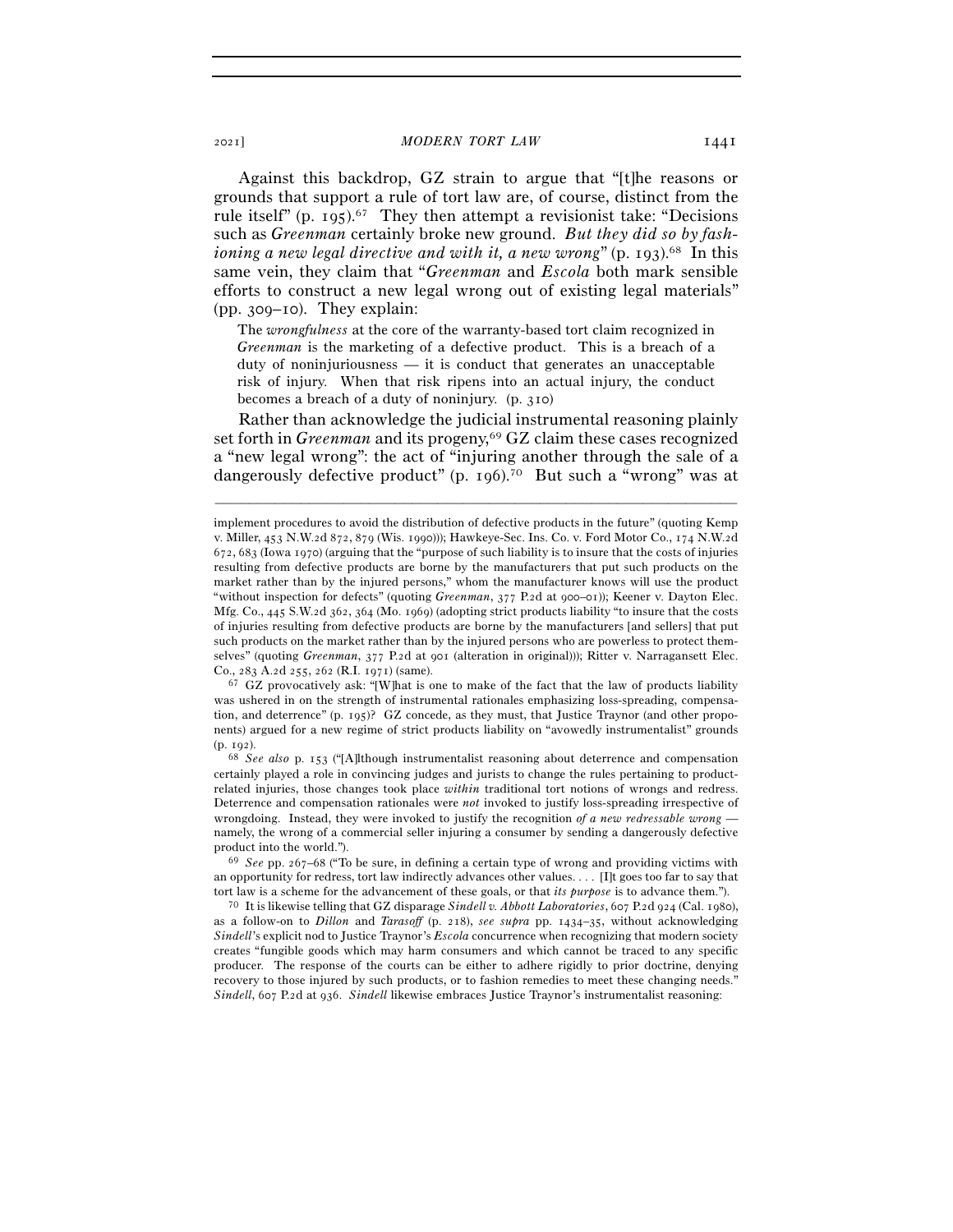issue long before *MacPherson* and indeed acknowledged by Judge Cardozo (the only difference in his mind now being the question of a direct versus indirect sale).<sup>71</sup> But even GZ do not try to assert that this aspect is what renders the "wrong" "new." Ultimately, GZ's attempt to recast these decisions as the creation or recognition of "a new wrong," rather than an effort to pin liability for the very same wrong on the actor best poised to prevent it, falls short.72

### *B. Bystander Liability*

Even as they try to downplay the role of instrumentalist reasoning in the history of the rise of strict products liability, GZ hold fast to the domain of relational wrongs: "[T]he very point of decisions such as Cardozo's in [*MacPherson*] and Traynor's in [*Greenman*], is to identify the rights and responsibilities that attend th[e] relation" of a "manufacturer of a mass-produced product to users of the product"  $(p. 348)^{73}$ 

But to do so, they must also turn a blind eye to the extension of strict liability of a manufacturer for injuries to bystanders, who stand fully outside this relation of manufacturer to the user of its product. Thus, a theory of relational wrongs must strain to embrace bystander strict liability, whereas the instrumental policies underlying strict liability control of the risk (and spreading of losses) are applicable regardless of the "user or consumer" limitation.<sup>74</sup> In fact, the bystander's case for strict liability in tort is even stronger than the user's from a "cheapest cost

–––––––––––––––––––––––––––––––––––––––––––––––––––––––––––––

*Id.* (citations omitted).

From a broader policy standpoint, defendants are better able to bear the cost of injury resulting from the manufacture of a defective product. . . . The manufacturer is in the best position to discover and guard against defects in its products and to warn of harmful effects; thus, holding it liable for defects and failure to warn of harmful effects will provide an incentive to product safety. These considerations are particularly significant where medication is involved, for the consumer is virtually helpless to protect himself from serious, sometimes permanent, sometimes fatal, injuries caused by deleterious drugs.

<sup>71</sup> *See* MacPherson v. Buick Motor Co., 111 N.E. 1050, 1053 (N.Y. <sup>1916</sup>). 72 In other words, in these cases, the courts "fashion[] a new legal directive" by placing liability on the cheapest-cost-avoider manufacturer in order to minimize future harms (p. 193) (emphasis omitted). If GZ can simply reinterpret the target of the new legal directive as "a new wrong" (even if driven by cheapest-cost-avoider instrumental reasoning), the theory is not only nonfalsifiable but also does not provide necessary guidance to judges. Moreover, if this legerdemain works here, then why not in *Tarasoff*, too? *See supra* p. <sup>1434</sup>. 73 Footnotes have been omitted.

<sup>74</sup> *See* Karen A. Jordan, Note, *Delimiting the Manufacturer's Liability: An Examination of Loss of Consortium Recovery in Strict Products Liability Actions Under Section* 402*A of the Restatement (Second) of Torts*, 22 IND. L. REV. 821, 839 (1989) ("Of course, all jurisdictions extended section 402A to include physically injured bystanders. Yet a strict products liability 'bystander' is a 'nonuser' of the product. Thus, allowing bystander recovery is in conflict with the black letter of section 402A. The courts therefore made a *policy determination* that a bystander deserves the same protection as the consumer." (emphasis added) (footnotes omitted)).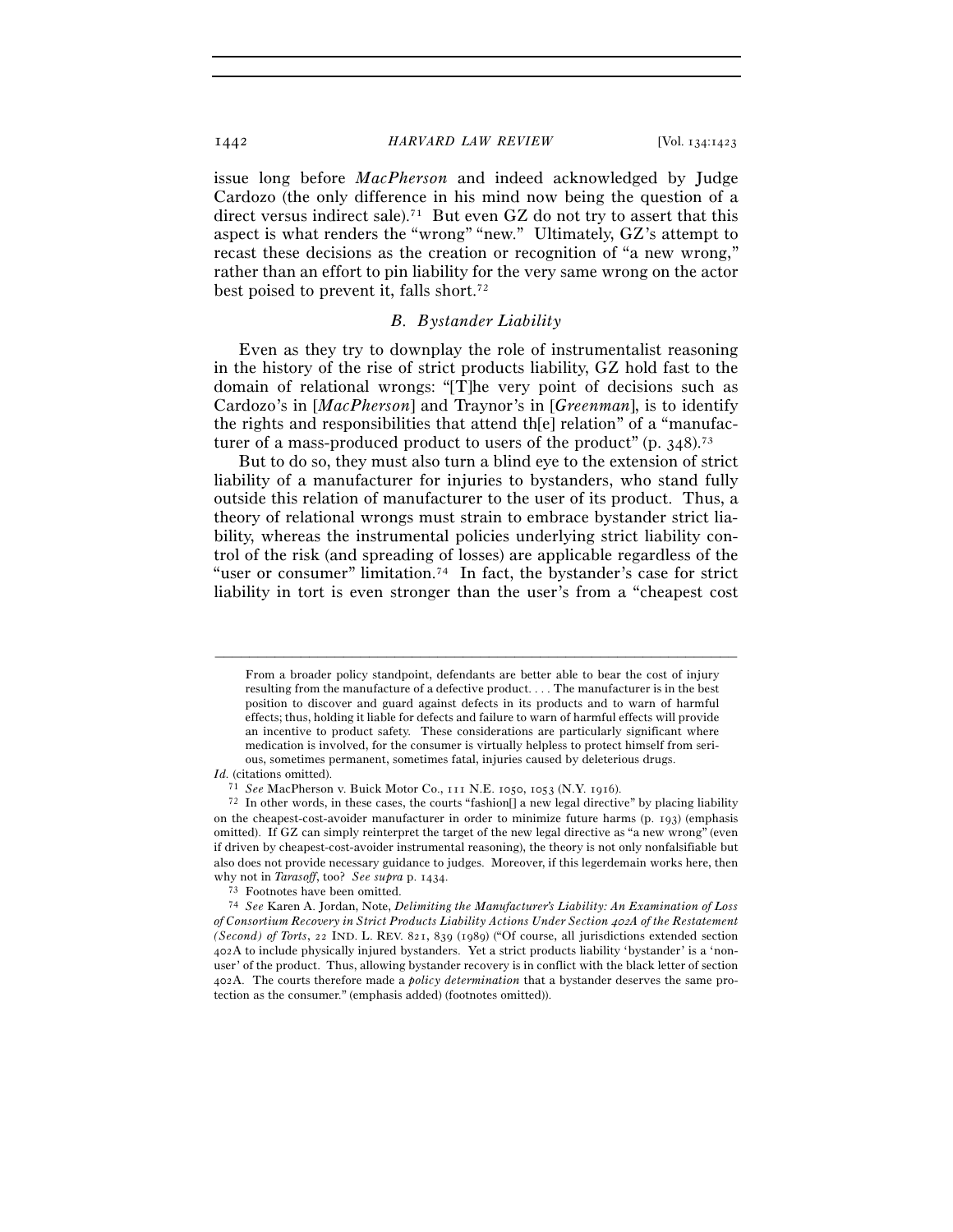avoider" perspective.75 As the California Supreme Court reasoned in the seminal *Elmore v. American Motors Corp.*76 case:

If anything, bystanders should be entitled to greater protection than the consumer or user where injury to bystanders from the defect is reasonably foreseeable. Consumers and users, at least, have the opportunity to inspect for defects and to limit their purchases to articles manufactured by reputable manufacturers and sold by reputable retailers, where as the bystander ordinarily has no such opportunities. In short, the bystander is in greater need of protection from defective products which are dangerous, and if any distinction should be made between bystanders and users, it should be made, contrary to the position of defendants, to extend greater liability in favor of the bystanders.<sup>77</sup>

In 1965, section 402A of the Restatement (Second) of Torts originally covered all consumers and users of products, but hesitated in extending protection to bystanders.78 However, the tort approach, which stresses the protection of strangers, eventually prevailed.79 Today the liability of the manufacturer or seller to the bystander is universally allowed.80 Moreover, as judges across the country embraced bystander strict liability, they did so on cheapest-cost-avoider grounds.81 Drawing explicitly from the instrumental language of *Greenman*, the Texas Supreme Court opined: "The reason for extending the strict liability doctrine to innocent

–––––––––––––––––––––––––––––––––––––––––––––––––––––––––––––

(imposing liability for harms to "persons" without limiting its application to users or customers). 81 *See* Piercefield v. Remington Arms Co., 133 N.W.2d 129, 134–35 (Mich. 1965) (agreeing "with

<sup>75</sup> *See* RICHARD A. EPSTEIN & CATHERINE M. SHARKEY, CASES AND MATERIALS ON TORTS 697 (12th ed. 2020) ("As with abnormally dangerous activities, the bystander has been hurt by a process that was in no sense her making because she never used the product at all."). <sup>76</sup>  $451$  P.2d 84 (Cal. 1969). <sup>77</sup> *Id.* at 89. The court further reasoned that resistance to bystander liability "is only the d

torted shadow of a vanishing privity which is itself a reflection of the habit of viewing the problem as a commercial one between traders, rather than as part of the accident problem." *Id.* (quoting HARPER & JAMES, *supra* note 63, at 1572 n.6).<br><sup>78</sup> RESTATEMENT (SECOND) OF TORTS § 402A caveat (1) (AM. L. INST. 1965).

<sup>79</sup> EPSTEIN & SHARKEY, *supra* note 75, at 697 ("The initial hesitation regarding bystander cases rested in part on the uncertainty of whether any implied warranty or misrepresentation theory could hold the defendant accountable to anyone outside the chain of contracts. The bystander is not lured into using the product by the defendant's representations. Neither is she an immediate or ultimate beneficiary of any seller or manufacturer warranty."). 80 *See* RESTATEMENT (THIRD) OF TORTS: PRODUCTS LIABILITY § <sup>1</sup>(AM. L. INST. <sup>1998</sup>)

the developing weight of authority . . . that the manufacturer is best able to control dangers arising from defects of manufacture," *id.* at 134, and holding that "an innocent bystander injured . . . should have a right of action against the manufacturer on the theory of breach of warranty as well as upon the theory of negligence," *id.* at 135); *see also* Dix W. Noel, *Defective Products: Extension of Strict Liability to Bystanders*, 38 TENN. L. REV. 1, 6 (1970) (providing a contemporaneous account of the state of bystander strict liability based on cheapest-cost-avoider principles, characterizing *Piercefield* as a case "where it is said that the essence of that court's earlier strict liability decisions 'is that the manufacturer is best able to control the dangers arising from defects of manufacture'" (quoting *Piercefield*, 133 N.W.2d at 134)).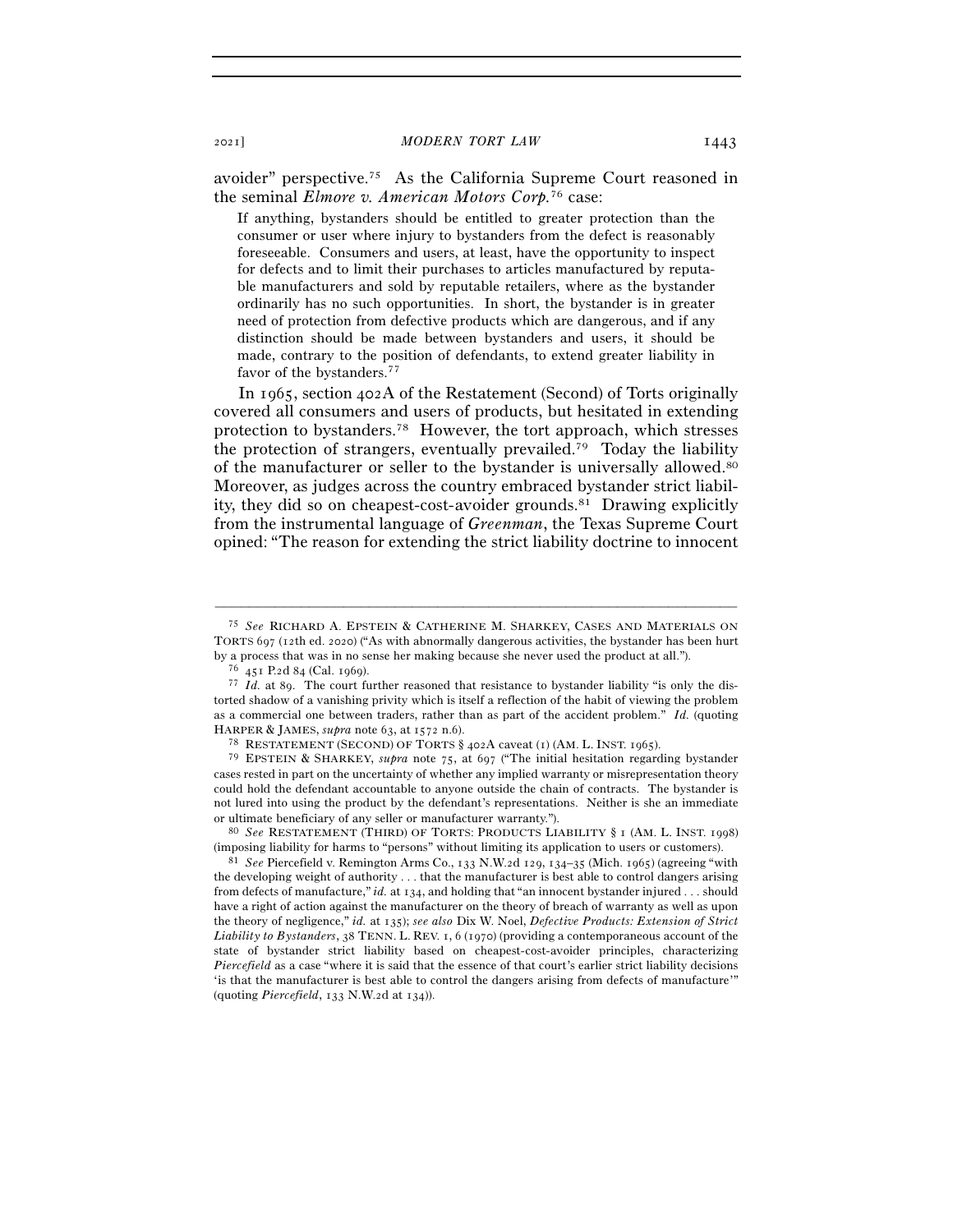bystanders is the desire to minimize risks of personal injury and/or property damage."82 The New York Court of Appeals likewise further elaborated this cheapest-cost-avoider rationale for imposing liability on manufacturers for harms to bystanders in order to incentivize manufacturers to develop safer products and thus minimize future harms:

In today's world it is often only the manufacturer who can fairly be said to know and to understand when an article is suitably designed and safely made for its intended purpose. . . . Pressures will converge on the manufacturer . . . who alone has the practical opportunity, as well as a considerable incentive, to turn out useful, attractive, but safe products. To impose this economic burden on the manufacturer should encourage safety in design and production; and the diffusion of this cost in the purchase price of individual units should be acceptable to the user if thereby he is given added assurance of his own protection.83

GZ try to reinterpret *Elmore* to fit their theory: "[B]ystanders who are fully outside of any version of an extended distributional chain are still *foreseeable* victims of defective products, and in [*Elmore*], an important post-*Greenman* decision, the California Supreme Court permitted bystanders to bring strict products liability claims" (pp.  $310-11$ ).<sup>84</sup> GZ find *Elmore* "sensible when understood as an aggressive application of the negligence version of the wrong of injuring someone by manufacturing a defectively designed product, at least when the bystanders are (as in *Elmore* itself) foreseeable" (pp. 317–18). They thus try to refashion bystander liability — which courts (including *Elmore* itself) explicitly adopt on cheapest-cost-avoider grounds — as an "aggressive" version of the "new wrong" uncovered in *Greenman*, a version now divorced from the relational connection between manufacturer and user.

#### III. MODERN TORT THEORY

GZ reiterate: "We argue for taking tort law at face value" (p. 47). Indeed, it is the thrust of their attack on the instrumentalist, cheapestcost-avoider mode of analysis: "Notwithstanding its elegance, its resonance with a practical mindset, and its role in encouraging midtwentieth-century courts to modernize certain areas of tort doctrine, dual instrumentalism fails to provide a theory of wrongs even remotely consonant with the contours of tort law" (p. 217).

The centrality of instrumental deterrence reasoning to the rise of strict products liability (explored above in Part II) refutes this central claim. Now, in Part III, I consider how cheapest-cost-avoider reasoning has taken off especially in the realm of modern torts, in particular those

<sup>–––––––––––––––––––––––––––––––––––––––––––––––––––––––––––––</sup> <sup>82</sup> Darryl v. Ford Motor Co., 440 S.W.2d 630, 633 (Tex. 1969) (citing Greenman v. Yuba Power Prods., Inc., 377 P.2d 897 (Cal. <sup>1963</sup>)). 83 Codling v. Paglia, 298 N.E.2d 622, 627–28 (N.Y. <sup>1973</sup>). 84 Footnote has been omitted.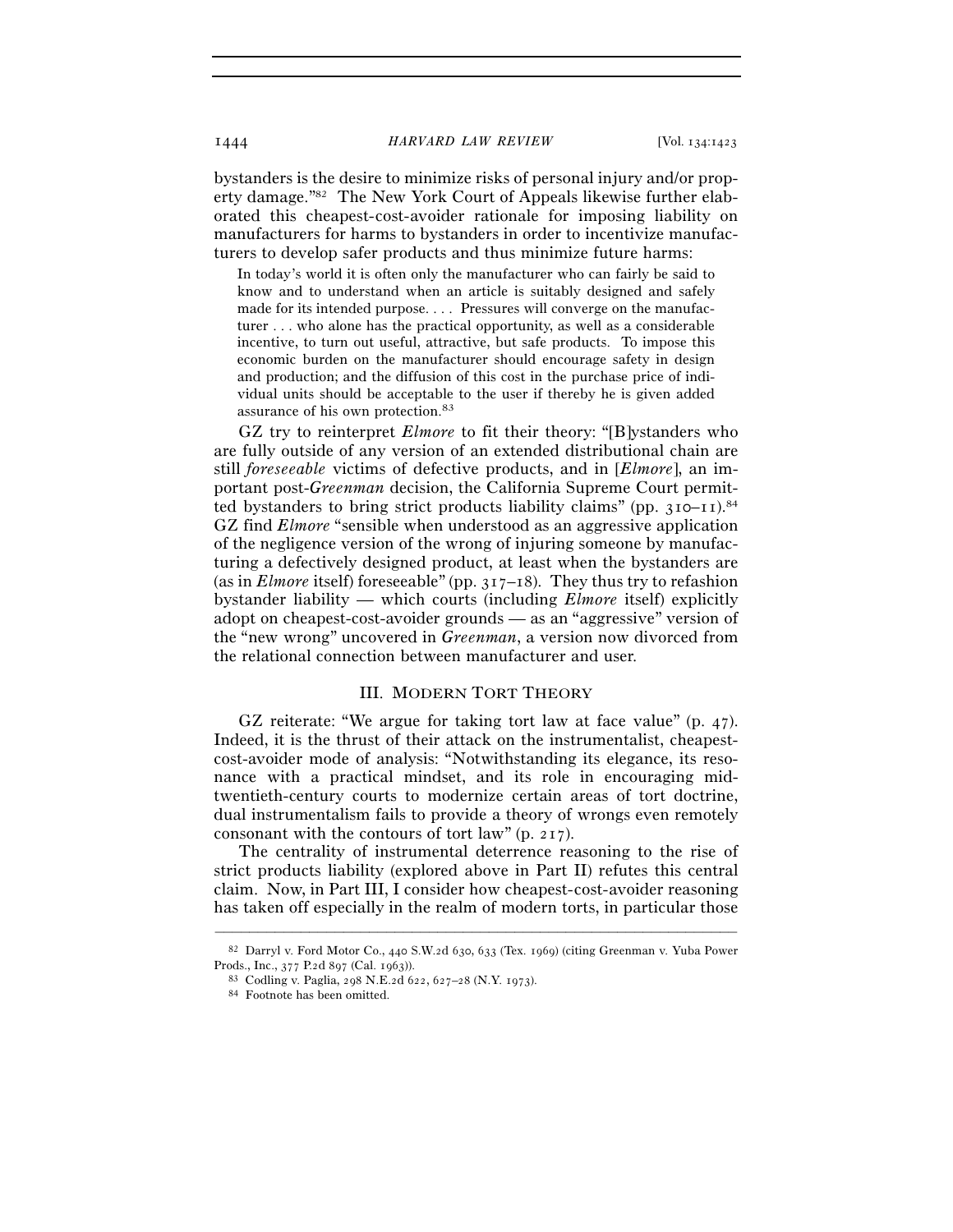that address modern risks at the cutting edge of the regulatory state and those that address widespread harms.

GZ invoke the Vioxx litigation to illustrate the application of their civil recourse theory at the cutting edge of tort law (pp.  $280-92$ ).<sup>85</sup> Vioxx is a perfect exemplar of challenges facing modern tort theory — namely, the interface between "private" tort and "public" regulation in the realm of widespread harm. On its face, the Vioxx example, involving an FDAapproved drug that nonetheless allegedly caused harm leading to tort lawsuits, defies GZ's insistence on maintaining a rigid private law/ public law divide (p. 65), and instead calls out almost instinctively for viewing tort as a regulatory substitute. More generally, in their discussion of Vioxx, GZ focus exclusively on the courts' insistence on individual causation, and essentially miss the forest for the trees. GZ center their discussion on procedural issues relating to the \$4.85 billion settlement (pp. 283–84, 286–87), responding to objections raised by Professors Samuel Issacharoff and John Witt that "tort law today often involves the aggregation of individual claims and their resolution through settlement processes that operate on a bureaucratic model" (p. 273).

But they miss the broader point, which is that, in applying and reconsidering tort doctrine, especially in the realm of mass torts, courts consider the foremost role of deterrence in terms of preventing harms.86 While they concede that an "interesting policy question[]" is "how such settlements might contribute to policy goals such as deterrence and compensation" (p. 285), they nonetheless reject such a functional understanding of the Vioxx litigation as "unsound" (p. 291).87 But the centrality of deterrence to class actions and other forms of aggregated claims as a response to widespread harm can hardly be gainsaid.<sup>88</sup> As Judge

<sup>–––––––––––––––––––––––––––––––––––––––––––––––––––––––––––––</sup> 85 GZ claim that Vioxx "demonstrates the value of our approach as applied to pressing contemporary cases and controversies" (p. 264).<br><sup>86</sup> Instead, GZ have it exactly backwards, with their charge that "decades of Holmesian thinking"

about tort law [as internalized by sophisticated defense attorneys] contributed to the problem" namely, "that the firm was engaging in conduct that might amount to the wrongful injuring of thousands" (p. 290). 87 Their dismissal of deterrence is especially bold in the realm of pharmaceutical drugs, where

there is an elaborate FDA regulatory structure, combined with the viability of tort causes of action, explicitly invoked in the name of preventing harms. *See, e.g.*, Wyeth v. Levine, 555 U.S. 555, 578– 79 (2009) ("The FDA has limited resources to monitor the 11,000 drugs on the market, and manufacturers have superior access to information about their drugs, especially in the postmarketing phase as new risks emerge. State tort suits uncover unknown drug hazards and provide incentives for drug manufacturers to disclose safety risks promptly. . . . Thus, the FDA long maintained that state law offers an additional, and important, layer of consumer protection that complements FDA regulation." (footnote omitted)). 88 *See, e.g.*, Amchem Prods., Inc. v. Windsor, 521 U.S. 591, 617 (1997) (explaining that the "policy

at the very core of the class action mechanism is to overcome the problem that small recoveries do not provide the incentive for any individual to bring a solo action prosecuting his or her rights" (quoting Mace v. Van Ru Credit Corp., 109 F.3d 338, 344 (7th Cir. 1997))); Gascho v. Glob. Fitness Holdings, LLC, 822 F.3d 269, 287 n.6 (6th Cir. 2016) (providing citations to secondary literature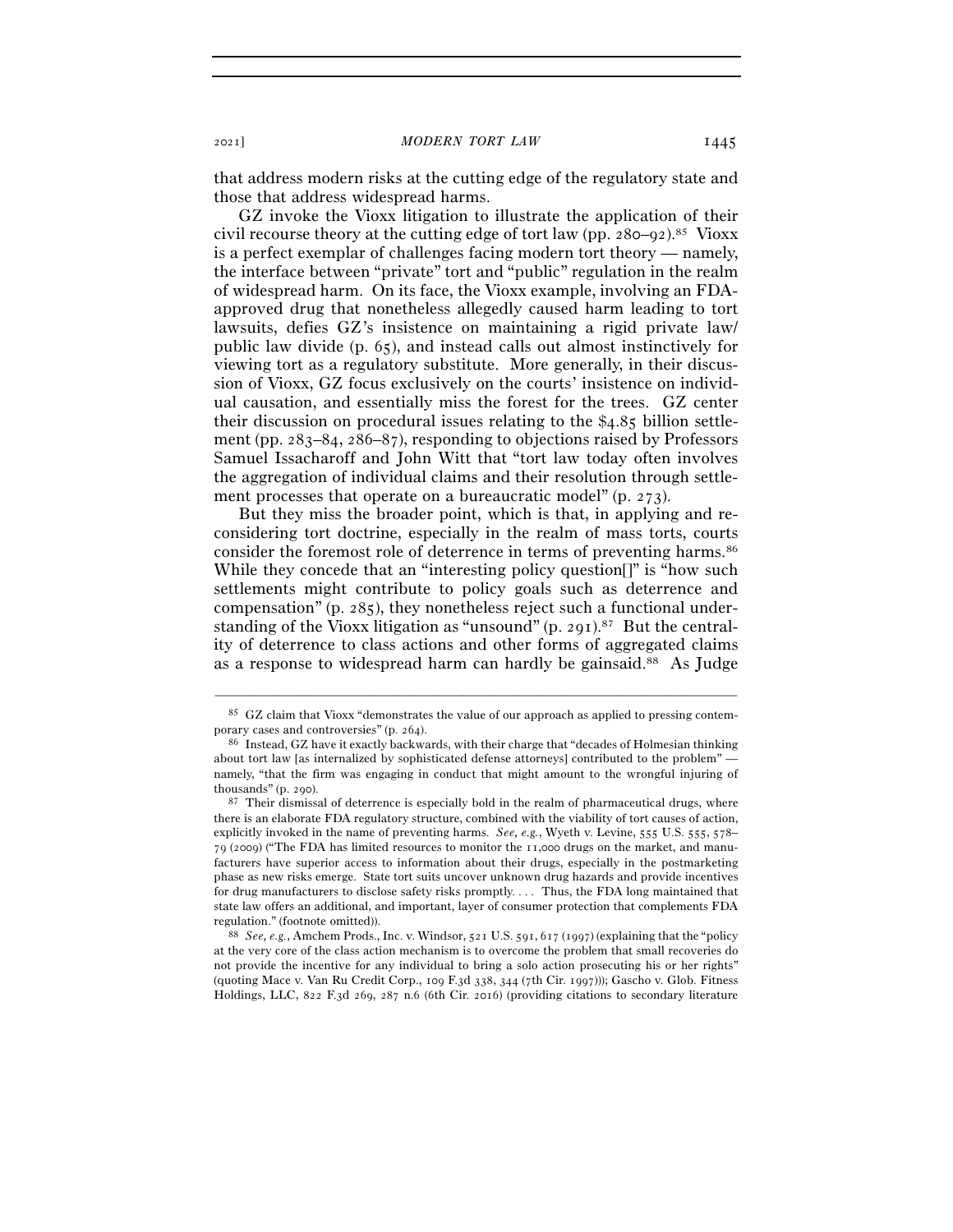Fallon, overseer of the Vioxx multidistrict litigation case, put it: "Consumer class actions . . . have value to society . . . both as deterrents to unlawful behavior — particularly when the individual injuries are too small to justify the time and expense of litigation — and as private law enforcement regimes that free public sector resources."89

In fact, Vioxx is just one example, the tip of the proverbial iceberg, with respect to the primary concerns of modern torts (which pass by GZ with nary a mention): containing risks alongside federal regulators and addressing widespread harms.

# *A. Containing Modern Risks at the Cutting Edge of the Regulatory State*

Courts are increasingly utilizing instrumentalist, deterrence-based reasoning to "operate at the leading edge of the regulatory state" (p. 73),90 and much of my work probes the interaction between tort and federal regulation. A prime example is the interaction of tort law and FDA regulation for containing risks arising from brand name and generic drugs.91

The California Supreme Court's *T.H. v. Novartis Pharmaceuticals Corp.*92 decision provides a striking illustration. When faced with a tort law issue of first impression, the justices' main preoccupation was with "preventing harms" not "recognizing wrongs": "[T]he overall policy of preventing future harm is ordinarily served, in tort law, by imposing the costs of negligent conduct upon those responsible."93 Moreover, the justices reasoned that if state tort law and "the policy of preventing harm has special relevance to any particular endeavor, surely prescription

establishing the deterrent value of consumer class actions); *In re* Am. Rsrv. Corp., 840 F.2d 487, 492 (7th Cir. 1988) (noting that Bankruptcy Rules allow class actions because "[s]uits for very small stakes may hold out little prospect of either compensation or deterrence"); Chambers v. Moses H. Cone Mem'l Hosp., 843 S.E.2d 172, 175 (N.C. 2020) ("Moreover, courts have also recognized the deterrent effects of class action lawsuits, which hold defendants accountable for conduct that may be unlawful and widespread but difficult to address when the conduct does not harm any single

individual enough to make it economically expedient to bring a lawsuit."). 89 *In re*: Vioxx Prods. Liab. Litig., No. 1657, 2018 WL 4613941, at \*8 (E.D. La. Sept. 26, 2018)

<sup>&</sup>lt;sup>90</sup> GZ instead suggest that "preoccupation with tort law's potential to perform public-law functions is today not so much a sign of progressivism as a symptom of nostalgia for a moment when courts might operate at the leading edge of the regulatory state"  $(p, 73)$ .

<sup>&</sup>lt;sup>91</sup> But this applies more generally throughout products liability. *See generally* Catherine M. Sharkey, *Products Liability Preemption: An Institutional Approach*, 76 GEO. WASH. L. REV. 449 (<sup>2008</sup>). 92 <sup>407</sup> P.3d 18 (Cal. <sup>2017</sup>). 93 *Id.* at 31 (quoting Kesner v. Superior Ct., 384 P.3d 283, 295 (Cal. 2016)). "We will not recognize

a duty of care even as to foreseeable injuries 'where the social utility of the activity concerned is so great, and avoidance of the injuries so burdensome to society, as to outweigh the compensatory and cost-internalization values of negligence liability.'" *Id.* (quoting Merrill v. Navegar, Inc., 28 P.3d 116, 140 (Cal. 2001)).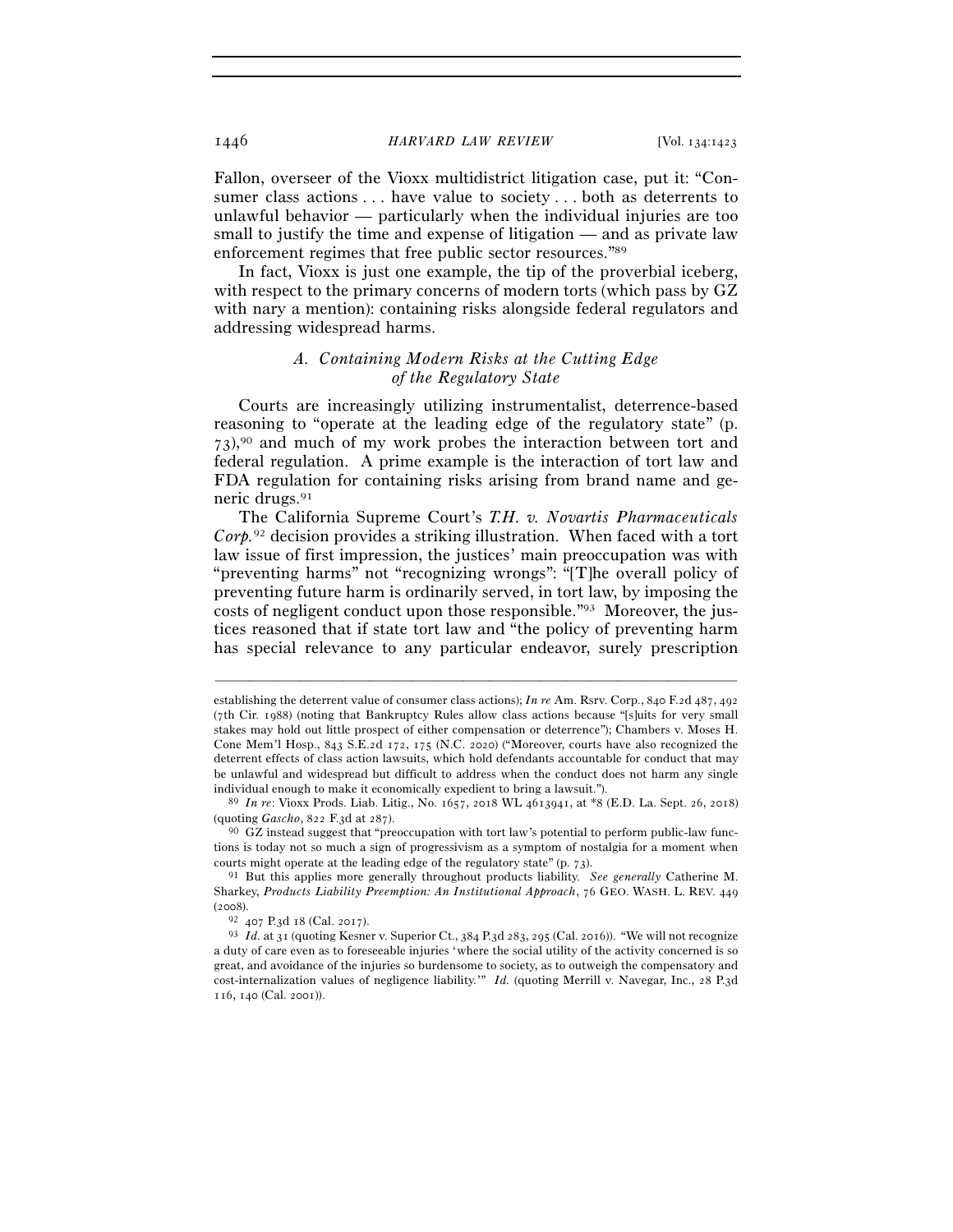drug labeling is one."94 With that overarching goal in mind, the court held that a brand-name drug manufacturer could be held liable for failure to warn the consumer of the generic version of the drug,<sup>95</sup> given that federal regulations mandate that the label of the generic drug must be a carbon copy of the brand-name drug's label.96

The court embraced *Tarasoff*'s reasoning (and thereby rejected the GZ conception of duty) by reiterating: "The conclusion that a duty exists in a particular case 'is not sacrosanct in itself, but only an expression of the sum total of those considerations of policy which lead the law to say that the particular plaintiff is entitled to protection.'"97 Chief among those policy considerations was "the policy of preventing future harm."98 The court was unanimous in its view that "a duty of care on behalf of all those who consume the brand-name drug or its bioequivalent ensures that the brand-name manufacturer has sufficient incentive to prevent a known or reasonably knowable harm."99

Justice Cuéllar, writing for the majority, reasoned from cheapestcost-avoider first principles:

A brand-name drug manufacturer is in the best position to discover and cure deficiencies in its warning label, to bear cost of injury resulting from its failure to update and maintain the warning label, to insure against the risk of liability, and to spread any increased cost widely among the public. $-$ 

Justice Corrigan, concurring in this aspect of the majority opinion, was likewise emphatic that "[p]lacing a duty of care on brand-name manufacturers . . . allocates the costs of compensating drug-related injuries on the party that is best-situated to prevent the harm."101

 $^{94}$   $\,ld$  (citing Sindell v. Abbott Lab'ys, 607 P.2d 924 (Cal. 1980)).  $^{95}$   $\,ld$  .at 47.

<sup>&</sup>lt;sup>96</sup> Federal regulations mandate that generic drugs have the exact same label as their brandname equivalent. *See id.* at 23 (explaining that, while "the brand-name manufacturer . . . bears responsibility for the accuracy and adequacy of its label 'as long as the drug is on the market,'" the generic manufacturer is responsible for "ensuring that its warning label is the same as the brandname manufacturer's" (quoting Wyeth v. Levine, 555 U.S. 555, 571 (2009))).<br> $97$  *Id.* at 28 (quoting Dillon v. Legg, 441 P.2d 912, 916 (Cal. 1968)).

<sup>&</sup>lt;sup>98</sup> *Id.* at 31 (quoting *Kesner*, 384 P.3d at 295).<br><sup>99</sup> *Id.* at 32; *SEE ID.* at 49 (Corrigan, J., concurring in part and dissenting in part). In particular, imposing liability on the brand-name manufacturer would provide an additional incentive for it to comply with its duties under federal regulations "once the patent expires and generic manufacturers enter the market, since the market share for the brand-name drug at that point 'may drop substantially.'" *Id.* at 31 (majority opinion) (quoting Supplemental Applications Proposing Labeling Changes for Approved Drugs and Biological Products, 78 Fed. Reg. 67,985, 67,988 (Nov. 13, 2013) (codified at  $17$  C.F.R. pt. 314, 601)).<br><sup>100</sup> *Id.* at 34. In fact, the "brand-name drug manufacturer is not only in the best position to warn

of a drug's harmful effects: It is also the *only* manufacturer with the unilateral authority under federal law to issue such a warning for the brand-name drug or its generic bioequivalent." *Id.* at <sup>31</sup> (citing Sindell v. Abbott Lab'ys, 607 P.2d 924, 936–37 (Cal. 1980)). 101 *Id.* at 49 (Corrigan, J., concurring in part and dissenting in part).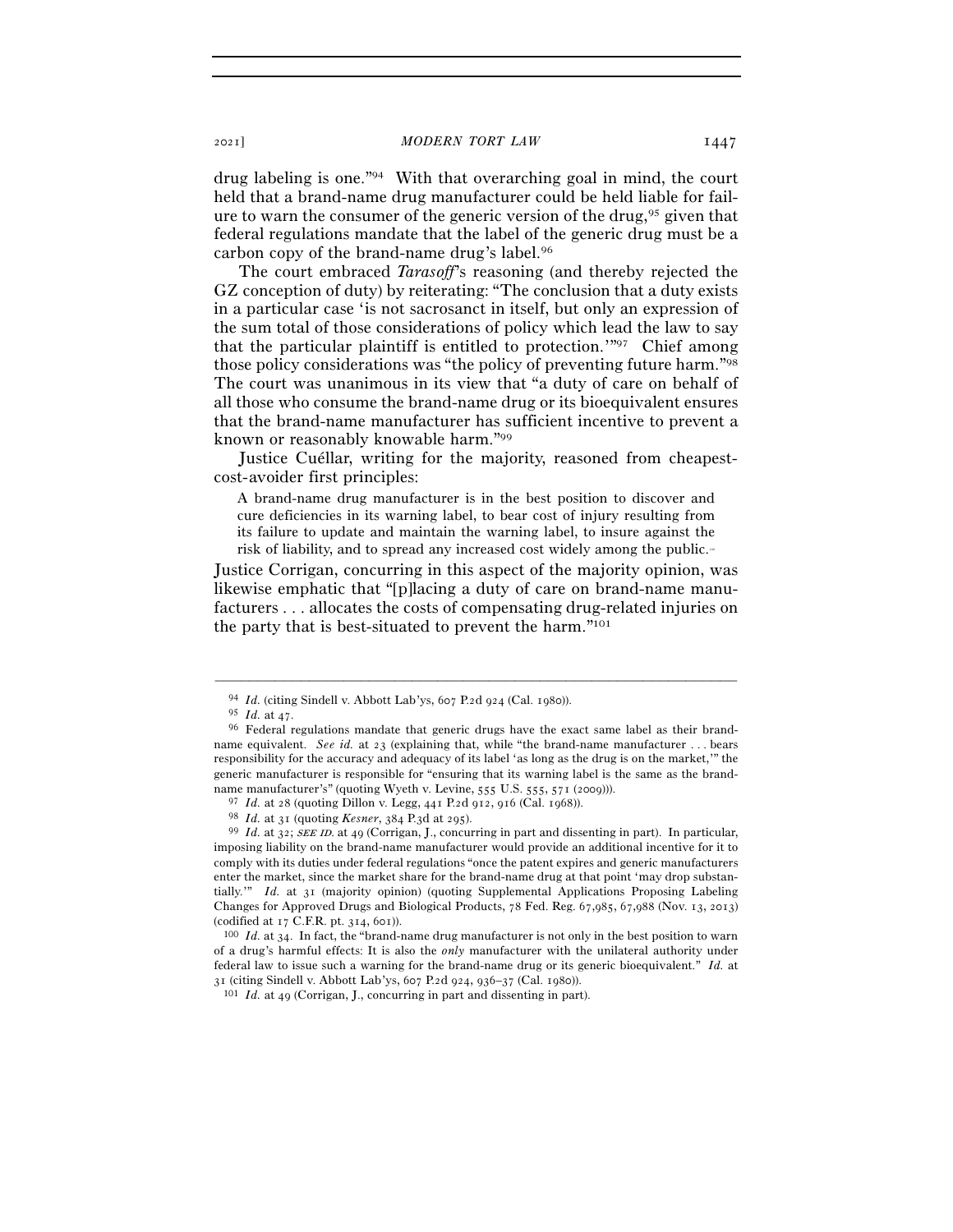The court in *Novartis* thus "conclude[d] that warning label liability is likely to be effective in reducing the risk of harm to those who are prescribed (or are exposed to) the brand-name drug or its generic bioequivalent."102 Contrary to GZ's skepticism of the role of tort liability in the administrative state (p. 72),103 the *Novartis* court championed "the pivotal role of state tort actions 'as a complementary form of drug regulation'" aimed at preventing harms.104

### *B. Preventing Widespread Harms*

A second key feature that must be addressed by modern tort theory is the paradigmatic shift from "attending to individual misconduct"  $(p, 69)$  — which is readily addressed by GZ's theory of wrongs and redress — to addressing widespread societal harms — about which GZ have little to say (beyond commenting on the Vioxx litigation and settlement) but to which law-and-economics deterrence theory is highly attuned.

Punitive damages provide fertile ground in which to probe this dimension, given the changing nature of cases in which punitive damages are awarded. Historically, punitive damages accompanied a fairly narrow category of malicious, intentionally wrongful conduct that called out for a form of individualized retributive punishment. And, per GZ,

<sup>102</sup> *Id.* at 32 (majority opinion).

<sup>103</sup> GZ remark:

Today, however, it is unlikely that these are the most effective routes to expand compensation for accidents or to incentivize safe practices. We now have in place elaborate regulatory, market-based, and blended mechanisms for insurance and regulation. While each has its share of problems, it is widely agreed that tort law tends to be a particularly inefficient and haphazard device for achieving these goals by itself, though in operation it may sometimes complement (and may at other times impede) these other mechanisms. (p. 72–

<sup>73</sup>) 104 *Novartis*, 407 P.3d at 31 (quoting Wyeth v. Levine, 555 U.S. 555, 578 (2009)). For elaboration on tort law as harm-reducing regulation, see Catherine M. Sharkey, *The Administrative State and the Common Law: Regulatory Substitutes or Complements?*, 65 EMORY L.J. 1705, 1739 (2016) ("Judicial oversight of the administrative state holds promise, too, for encouraging 'tort-agency partnerships' in health and safety regulation. Under this approach, the administrative state and the common law can operate, in certain contexts, as regulatory complements — and courts must solicit input from regulatory agencies." (footnote omitted)); see also Mark A. Geistfeld, *Tort Law in the Age of Statutes*, 99 IOWA L. REV. 957, 1020 (2014) ("In contrast to portrayals of administrative regulation and tort law that 'increasingly cast the two less as complementary regimes than as institutional rivals,' the principle of common-law deference shows that the tort system has opted to be a complementary component of the modern administrative state." (footnote omitted) (quoting Richard A. Nagareda, *FDA Preemption: When Tort Law Meets the Administrative State*, 1 J. TORT L., no. 1, 2006, art. 4, at 3)); and Kyle D. Logue, *Coordinating Sanctions in Tort*, 31 CARDOZO L. REV. 2313, 2337 (2010) ("This scenario, then, obviously suggests an important complementary ex post deterrence role for tort law. Although the agency regulation may give all potential injurers the incentive to make the minimally efficient care-level investments, only the threat of ex post tort liability would induce the low-avoidance-cost potential injurers to make that efficient additional \$25 safety investment. Thus, compliance with a minimally efficient regulatory standard of care should not, from a regulatory perspective, be preemptive of state tort law claims.").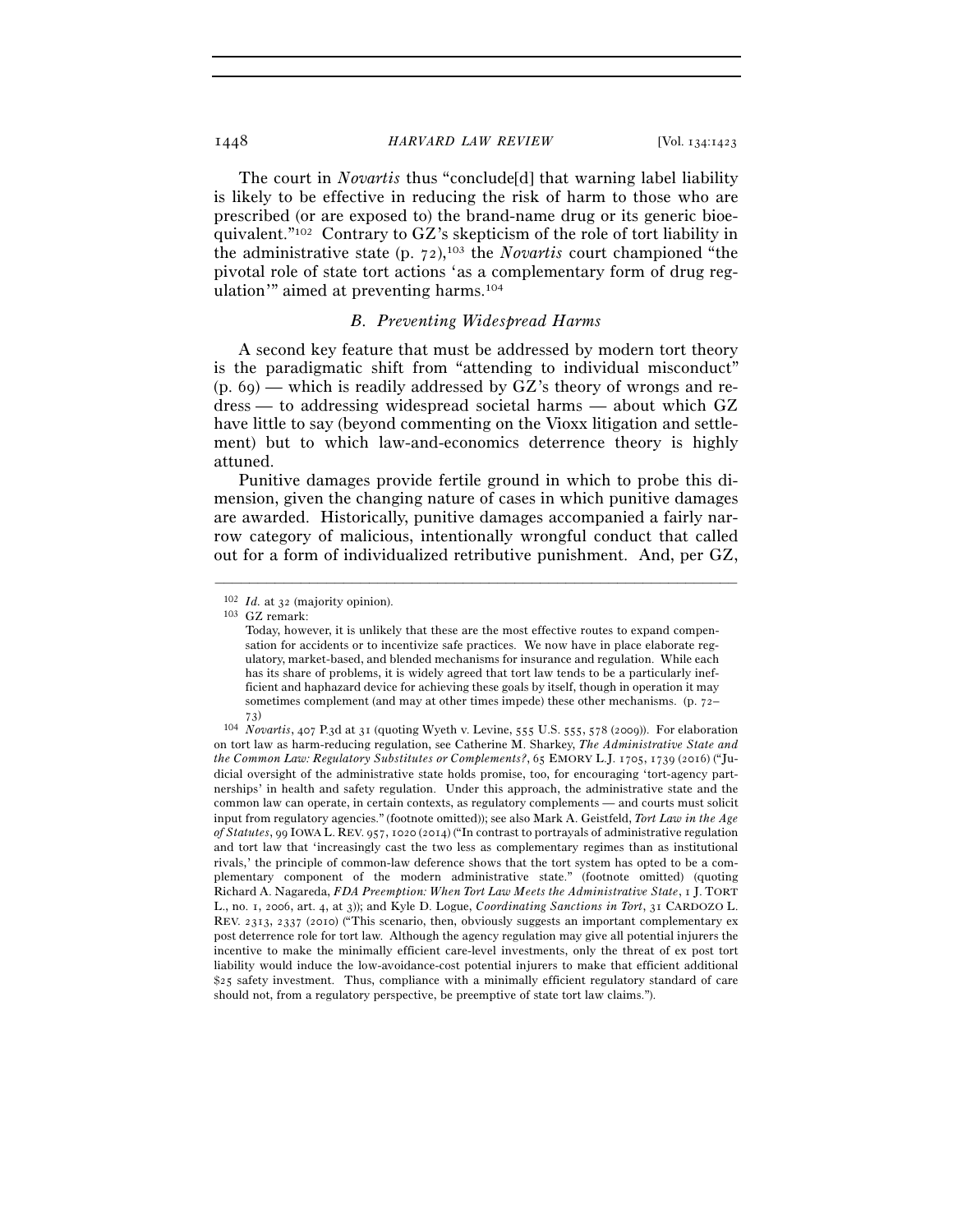notions of societal deterrence seem out of place in private law focused on bilateral interactions between the parties involved in the litigation.

But a newer generation of punitive damages cases has arisen, where punitive damages attach to a tortfeasor's "reckless" widespread conduct, performed with lack of attention to the consequences for the health and safety of others in society.<sup>105</sup> Punitive damages awarded against corporations are emblematic of this evolutionary paradigm shift. In the United States today, and in keeping with the goal of deterrence that predominates,106 plaintiffs seek and are awarded punitive damages more often against businesses than against individuals.<sup>107</sup> This is not so in other countries; for instance, in the United Kingdom and Australia, such damages are most frequently justified as an effort to regulate intentional bad acts between individuals.108 Punitive damages is thus a key realm in which the debate regarding the "individualistic" versus "societal" nature of tort law plays out;109 moreover, the legitimate state interest in punitive damages in the United States is not only historically contingent, but also evolving in light of judicial reasoning and litigation practices.

The predominant law-and-economics rationale for punitive (or supra-compensatory) damages is based upon optimal deterrence or loss internalization and focuses on the underenforcement problem: supracompensatory damages are needed when underdetection of harms or

<sup>105</sup> *See* Catherine M. Sharkey, *Punitive Damages as Societal Damages*, 113 YALE L.J. 347, 357– 58 (2003) [hereinafter Sharkey, *Societal Damages*]; Catherine M. Sharkey, *Punitive Damages Transformed into Societal Damages*, *in* PUNISHMENT AND PRIVATE LAW (Elise Bant, Wayne Courtney, James Goudkamp & Jeannie Paterson eds.) (forthcoming June 2021) (manuscript at 1) (on file with the Harvard Law School Library) [hereinafter Sharkey, *Punitive Damages Transformed*]. 106 Professor Samuel Buell has argued persuasively that corporations cannot be retributively

punished. *See* Samuel W. Buell, *Retiring Corporate Retribution*, 83 LAW & CONTEMP. PROBS. (forthcoming 2021) (manuscript at 22) (on file with the Harvard Law School Library) ("Because corporations cannot experience such pain, suffering, or deprivations, they cannot be punished *on retributive grounds*."). 107 According to the most recent comprehensive data collected from state courts across the United

States, individuals sought punitive damages in ten percent of cases against individuals as compared to sixteen percent against businesses. THOMAS H. COHEN & KYLE HARBACEK, PUNITIVE DAMAGE AWARDS IN STATE COURTS, 2005, at 3 tbl.3 (2011), https://www.bjs.gov/ content/pub/pdf/pdasco5.pdf [https://perma.cc/EJ5H-47FN]. And where businesses are plaintiffs, they sought punitive damages in seven percent of cases against individuals as compared to thirteen percent of cases against businesses. *Id.* Punitive damages were also awarded more frequently in cases that individuals won against businesses (seven percent) than against individuals (four percent). *Id.* at 4 tbl.7. 108 For elaboration, see Sharkey, *Punitive Damages Transformed*, *supra* note 105 (manuscript at

<sup>7</sup>–8).

<sup>109</sup> *See* Catherine M. Sharkey, *The* Exxon Valdez *Litigation Marathon: A Window on Punitive Damages*, 7 U. ST. THOMAS L.J. 25, 51–53 (2009) (staging a federalism clash between the Supreme Court's "fulsome equation of punitive damages and individual retributive punishment," *id.* at 52, and "states that define a legitimate non-retributive[, societal] purpose for punitive damages," *id.* at 53).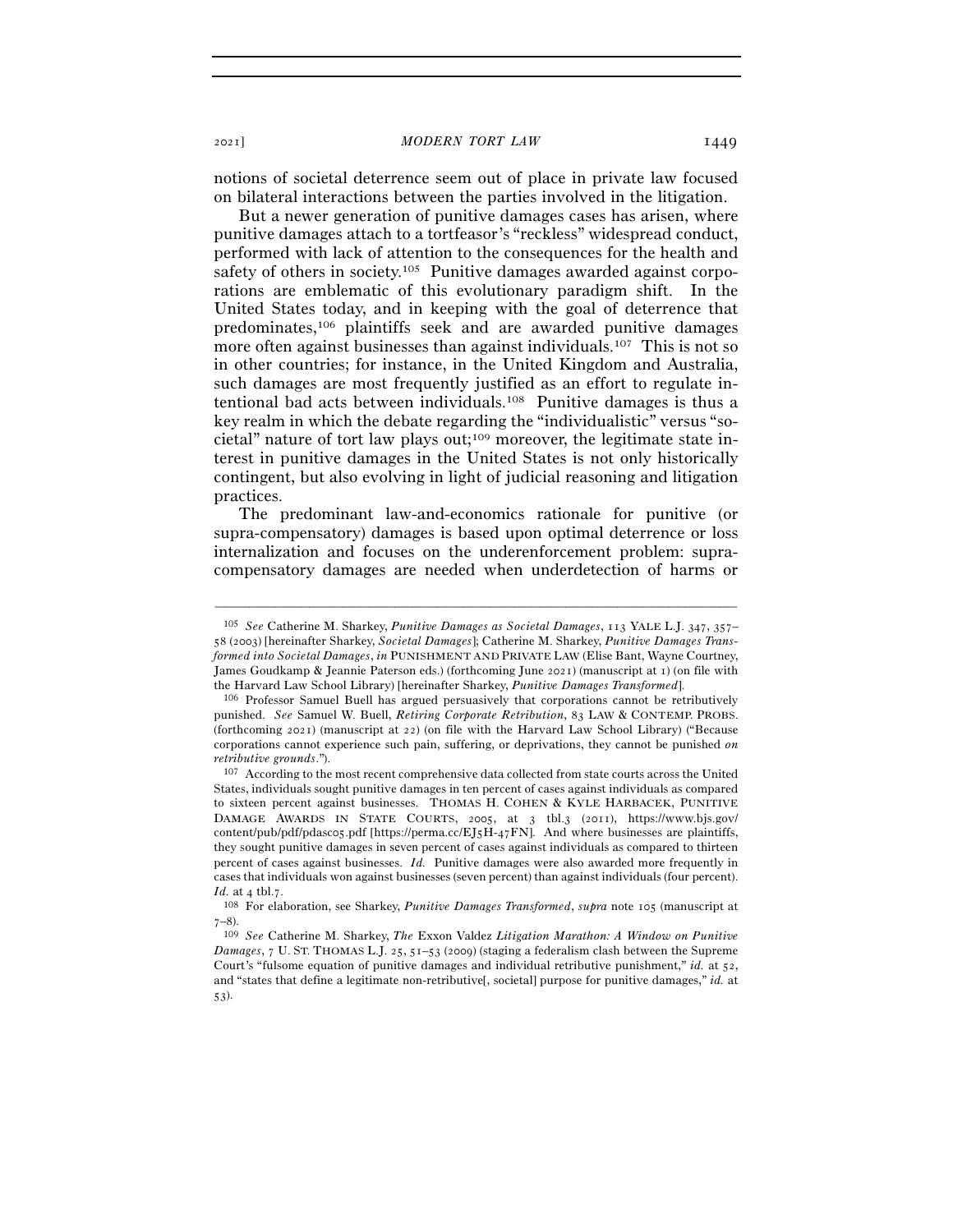other factors leads to inefficiently low expected liability, which is insufficient to induce optimal care.<sup>110</sup> In other words, in situations where compensatory damages alone will not adequately deter, supracompensatory damages are necessary to force the actor to internalize the full societal costs inflicted by its conduct.<sup>111</sup> The notion of supracompensatory damages for societal deterrence purposes injects a public regulatory purpose into private law.

There is increasing judicial recognition that this dimension is significant where there are third-party effects or externalized harms onto others stemming from bilateral interactions between defendants and plaintiffs. Judge Posner leaned heavily on the optimal deterrence rationale for punitive damages in *Mathias v. Accor Economy Lodging, Inc.*, 112 reasoning:

The award of punitive damages in this case thus serves the additional purpose of limiting the defendant's ability to profit from its fraud by escaping detection and (private) prosecution. If a tortfeasor is "caught" only half the time he commits torts, then when he is caught he should be punished twice as heavily in order to make up for the times he gets away.

And Judge Calabresi reasoned in his concurrence in *Ciraolo v. City of New York*114: "Punitive damages can ensure that a wrongdoer bears all the costs of its actions, and is thus appropriately deterred from causing harm, in those categories of cases in which compensatory damages alone result in systematic underassessment of costs, and hence in systematic underdeterrence."115

<sup>110</sup> *See, e.g.*, Gary T. Schwartz, *Deterrence and Punishment in the Common Law of Punitive Damages: A Comment*, 56 S. CAL. L. REV. 133, 135 (1982) ("[T]o the extent that punitive damages are designed to deter, economic issues move emphatically into the forefront. If punitive damages do indeed deter, it is due to the economic principle that adding to the cost of an activity necessarily decreases its frequency. Additionally, what society evidently seeks is not deterrence as such, but rather 'optimal' or efficient deterrence; as an initial matter, the 'overdeterrence' of excessive damage awards seems disadvantageous.").

<sup>111</sup> For many reasons, tortfeasors may not internalize the full costs of the harms they inflict on people, property, and publicly held resources: not only underdetection, but also undercompensation and other imperfections in the litigation system such as false negatives in adjudication and the prohibitive cost of adjudication. Sharkey, *Societal Damages*, *supra* note 105, at 365–67.<br><sup>112</sup> 347 F.3d 672 (7th Cir. 2003).<br><sup>113</sup> Id. at 677; *see also* Posner, *supra* note 19, at 473 ("[T]he main point in the *Mathi* 

that the smaller the award of compensatory damages, the higher the ratio of punitive to compensatory damages needs to be to provide an adequate remedy."); Catherine M. Sharkey, *Federal Incursions and State Defiance: Punitive Damages in the Wake of* Philip Morris v. Williams, 46 WILLAMETTE L. REV 449, 467–68 (2010) (characterizing Judge Posner's reasoning in *Mathias* as "an inchoate attempt at effectuating what I have called 'societal compensation' — namely, the redress of harms caused by defendants who injure persons beyond the individual plaintiffs in a particular case" (footnote omitted)).

<sup>114</sup> <sup>216</sup> F.3d 236 (2d Cir. <sup>2000</sup>). 115 *Id.* at 243 (Calabresi, J., concurring). Judge Calabresi continued, noting that "[i]n some circumstances, compensatory damages alone will be enough to promote an adequate cost-benefit analysis. In other cases, however, compensatory damages will not come close to equaling all the costs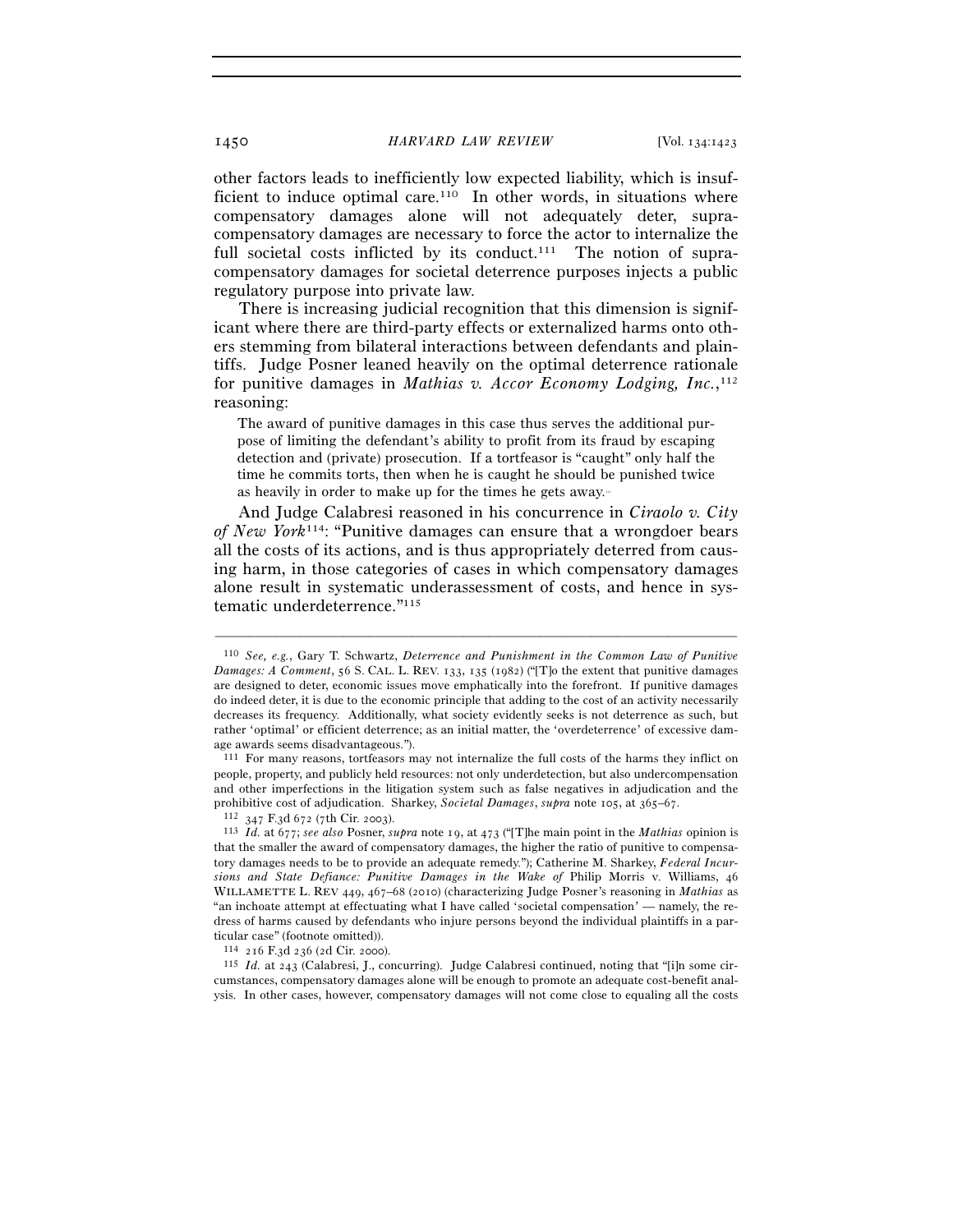GZ say relatively little about punitive damages.116 They suggest that civil recourse theory enables them to pull apart the authentic common law function of punitive damages — that is, "constitut[ing] a special kind of redress available to the victims of torts involving highly culpable wrongdoing" — from the regulatory conception of punitive damages, which according to GZ is "alien to tort law" (p. 170). They conclude, moreover, that civil recourse theory provides "constitutional concepts and principles that can provide guidance to courts" that is "far superior to that of economic theorists of law, who, as theorists, acknowledge that there are probably many appropriate occasions for extra-compensatory damages, yet who, as market-oriented lawyers, tend to side with business interests committed to shearing them away" (p. 173).

Here, their inherent bias is laid bare. Moreover, this view is refuted by the numerous examples (not only involving Judges Posner and Calabresi!) in which the law-and-economics deterrence view of punitive damages argues in favor of supra-compensatory damages for widespread societal harms, particularly in the context of corporate misconduct. Thus, in *Dardinger v. Anthem Blue Cross & Blue Shield*, 117 a case involving a woman whose cancer death was accelerated by her insurance company's "pervasive" corporate policy of bad faith denial of authorization for chemotherapy treatments,118 the Ohio Supreme Court directed two-thirds of a \$30 million punitive award to a cancer research fund established by the court.<sup>119</sup> The judge reasoned from the premise that "[t]he purpose of punitive damages is not to compensate a plaintiff but to punish the guilty, *deter future misconduct*, and to demonstrate society's disapproval"120 to conclude that diverting a significant portion of the punitive award to a court-established charity was warranted

<sup>–––––––––––––––––––––––––––––––––––––––––––––––––––––––––––––</sup> properly attributable to the activity." *Id.* In such cases, "additional damages . . . may be an appropriate way of making the injurer bear all the costs associated with its activities." *Id.* at 244.<br><sup>116</sup> In the book, that is. They have nonetheless attempted to fit punitive damages into their civil

recourse theory in prior writings. *See, e.g.*, Benjamin C. Zipursky, *A Theory of Punitive Damages*, 84 TEX. L. REV. 105, 110 (2005) (applying civil recourse theory to Supreme Court punitive damages decisions); John C.P. Goldberg & Benjamin C. Zipursky, *Torts as Wrongs*, 88 TEX. L. REV. 917, 961–62 (2010) (discussing the failure of prevailing theories to account adequately for when punitive damages are awarded and in what amount); Benjamin C. Zipursky, Palsgraf*, Punitive Damages, and Preemption*, 125 HARV. L. REV. 1757, 1758 (2012) (adopting a conceptualist approach to explore problems arising in punitive damages law).<br> $117$  781 N.E.2d 121 (Ohio 2002).

<sup>118</sup> *Id.* at 142.<br><sup>119</sup> *Id.* at 146. The court did not hesitate to affirm that the "jury could easily [have] f[ound] that a pervasive corporate attitude existed with the defendants to place profit over patients." *Id.* at 142 (quoting the trial court). Moreover, the court was cognizant of the fact that defendants' health insurance industry played a "central role in the lives of so many Ohioans." *Id.* at 144. In fact, the court explicitly relied on this fact in justifying a punitive award of significant magnitude. *Id.* at <sup>144</sup>–<sup>45</sup>. 120 *Id.* at 145 (emphasis added) (quoting Davis v. Wal-Mart Stores, Inc., 756 N.E.2d 657, <sup>661</sup>

<sup>(</sup>Ohio 2001) (Sweeney, J., concurring in part and dissenting in part)).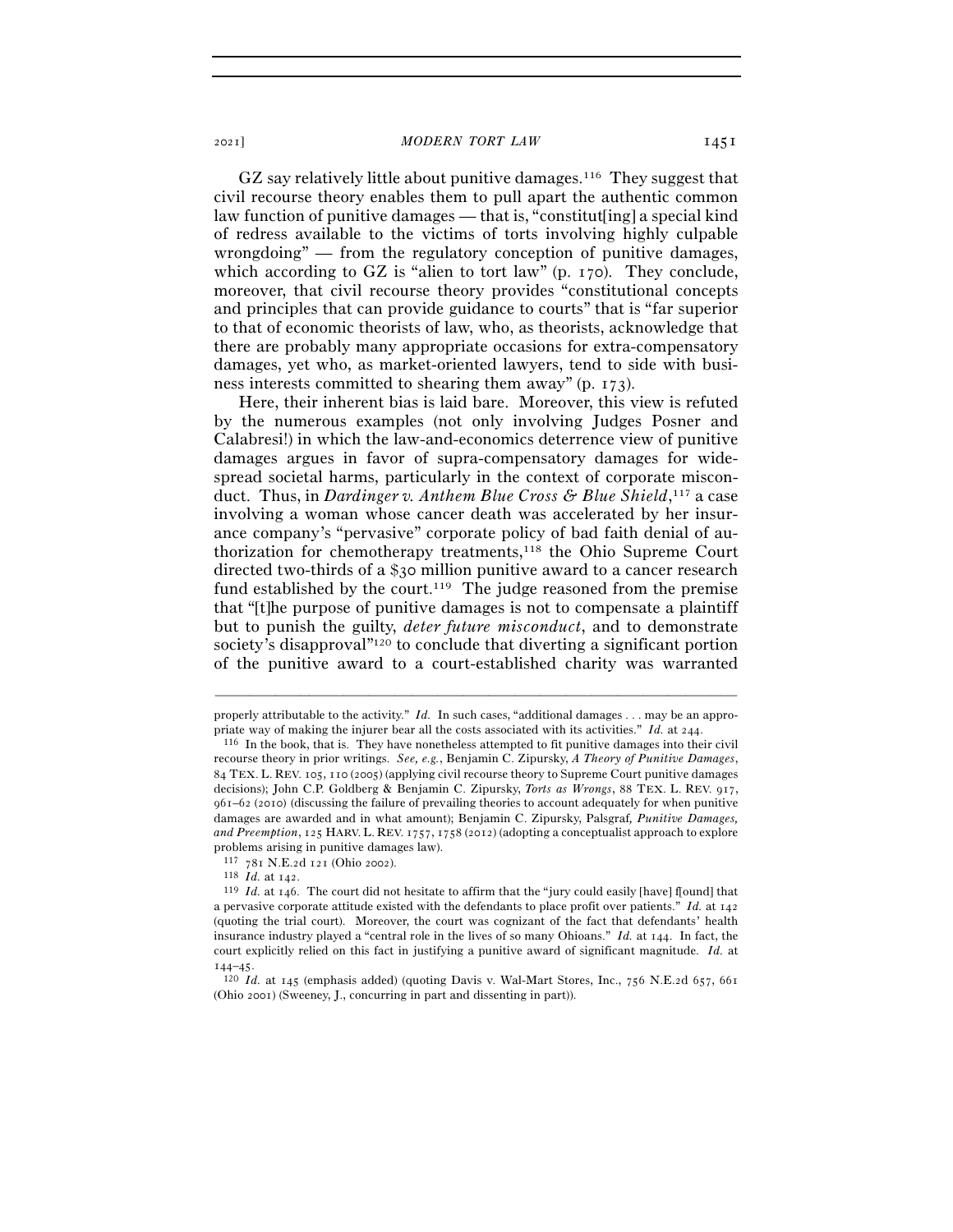given that "[a]t the punitive-damages level, it is the *societal element* that is most important."121 Therefore, according to the judge, the bulk of the punitive award "should go to a place that will achieve a *societal good*, a good that can rationally offset the harm done by the defendants in this case."122

Picking up this thread in *Sundquist v. Bank of America*, N.A.,<sup>123</sup> California Bankruptcy Judge Klein awarded an eye-catching \$45 million in punitive damages against Bank of America for actions the judge characterized as egregious corporate misconduct.124 Further, Judge Klein indicated that the misconduct was illustrative of a wider pattern and practice of abuse and deceit on the part of the mega-bank directed at vulnerable and out-classed victims, including but reaching far beyond the one couple who sued for abuse suffered during a foreclosure proceeding.125 Invoking the "governmental and societal interests" in punishing and deterring unlawful conduct,<sup>126</sup> after awarding  $\frac{1}{5}$  million to the couple, Judge Klein directed the remainder of the punitive award to entities that fight financial abuse and champion vulnerable victims.127

Recently emergent class action settlements include what I have termed "embedded societal punitive damages." A signature example is the classwide settlement in the consolidated BP oil spill lawsuits. In the wake of large-scale devastation to the affected communities, the environment, and society at large, the plaintiffs pressed societal justifications for punitive damages based on both punishment and societal economic deterrence rationales.128 After months of negotiation, plaintiffs and BP agreed to a classwide settlement. Although the settlement provided in strict terms only for compensatory damages to claimants, it incorporated

<sup>121</sup> *Id.* (emphasis added). 122 *Id.* at <sup>146</sup> (emphasis added). 123 <sup>566</sup> B.R. 563 (Bankr. E.D. Cal. 2017), *vacated in part In re* Sundquist, 580 B.R. 536 (Bankr.

E.D. Cal. 2018).<br><sup>124</sup> *Id.* at 618, 620.<br><sup>125</sup> *Id.* at 612–13.<br><sup>126</sup> *Id.* at 613–14.<br><sup>127</sup> *Id.* at 618–19. Judge Klein proposed a punitive damages scheme whereby plaintiffs were awarded \$45 million in punitive damages, with a remittitur of the damages to \$5 million if, and only if, Bank of America contributed \$7.5 million to the National Consumer Law Center, \$7.5 million to the National Consumer Bankruptcy Rights Center, and \$3 million to each University of California law school to be used for "education in consumer law." *Id.*; *see also* Sharkey, *supra* note 109, at 53 (explaining that "split-recovery statutes, which direct a portion of punitive damages judgments to the state or state-run fund, could be reformulated to embody a non-retributive, societal purpose for punitive damages").

<sup>128</sup> Class Action Complaint at ¶ 35, 3G Fishing Charters LLC v. Kirby Inland Marine, LP, No. 14-cv-00107 (S.D. Tex. Mar. 24, 2014) ("[P]iecemeal adjudications may under-deter Defendants' misconduct by failing to account for the full scope or total social costs, thereby frustrating the purpose of punitive damages — the vindication of society's interests in deterrence . . . that is fully and fairly proportionate to . . . its harm to society as a whole.").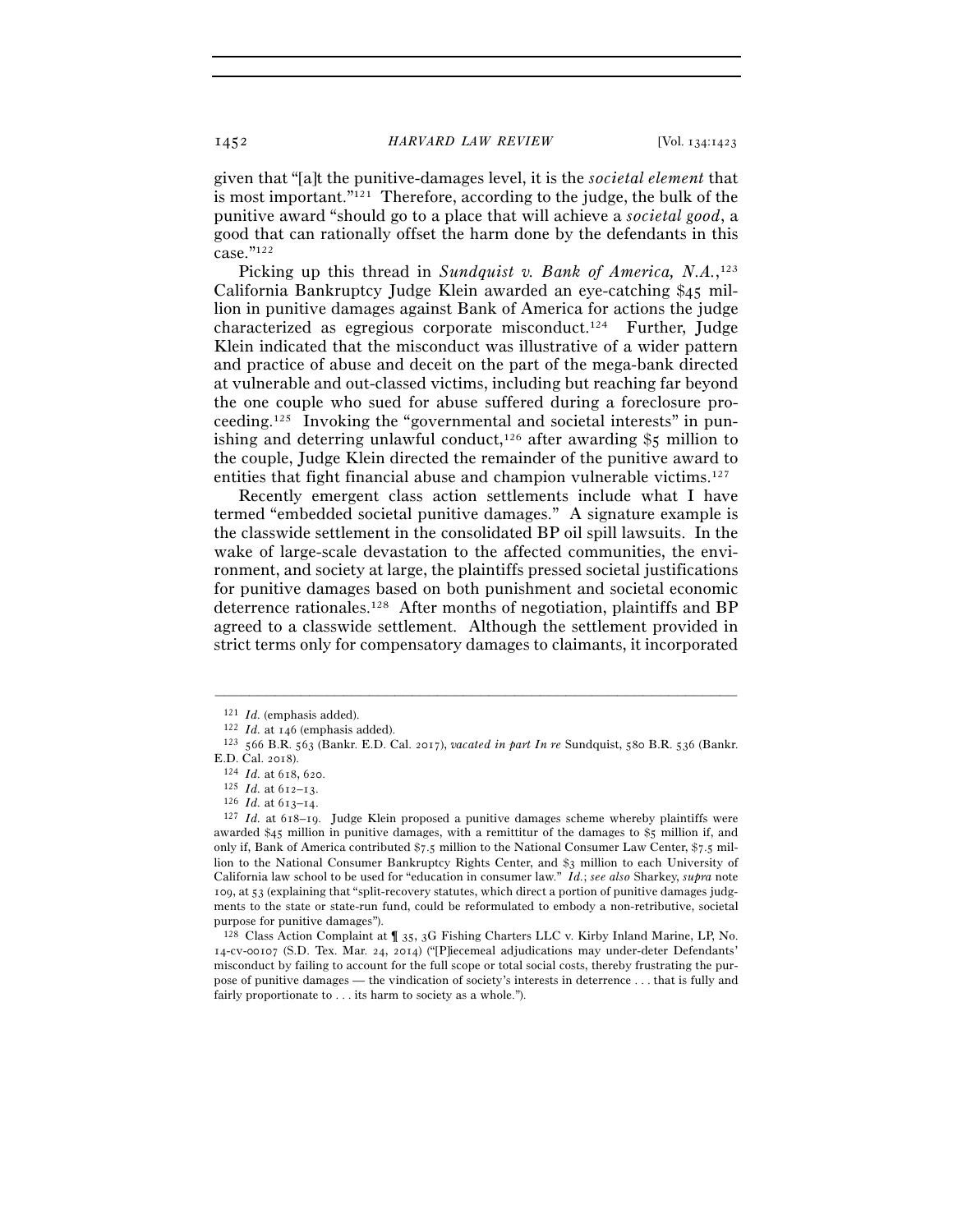"risk transfer premiums" (RTPs), or supra-compensatory multipliers applicable to certain claimants, which (I have argued previously) incorporated an embedded societal punitive damages award.129 RTPs thus represent a form of societal damages given to classes of claimants eligible to receive punitive damages.130

The May 2019 Purdue Oklahoma opioid settlement may augur a new model whereby the defendant proposes to resolve a mass tort case in the public interest, transforming a significant portion of the recovery into a form of societal damages. To settle a public nuisance lawsuit brought by the state of Oklahoma,131 Purdue created a fund in recognition of a broader societal remedial goal "to improve the lives of individuals in Oklahoma and across the nation that are affected by pain and substance use disorders."132 Purdue agreed to pay \$102.5 million to fund the National Center for Addiction Studies and Treatment, "dedicated to addiction studies, treatment and education, including education to eliminate the stigma associated with addiction and treatment," housed at Oklahoma State University's Center for Health Sciences.133 Purdue also agreed to "use reasonable efforts to encourage the provision of additional funds for the National Center in any other settlements it may enter into regarding the sales and promotion of Purdue Opioids."134 With its express aim to resolve societal harm, the Purdue class settlement (no less than the BP Oil settlement that preceded it) defies GZ's conception of tort law as redressing individualized, relational wrongs.

In each of these high-profile cases, the courts and/or parties explicitly recognized that the defendant had inflicted widespread harm beyond the parties before the court and created a fund, either from diverted punitive damages or settlement proceeds, to acknowledge the societal

<sup>–––––––––––––––––––––––––––––––––––––––––––––––––––––––––––––</sup> 129 Catherine M. Sharkey, *The BP Oil Spill Settlements, Classwide Punitive Damages, and Societal Deterrence*, 64 DEPAUL L. REV. 681, 697 (2015).<br><sup>130</sup> As is typical in mass tort settlements, the parties' attorneys negotiated a claims grid that

compensated class members based on the relative strength of their claims. The RTPs are a striking feature of the compensation grid; they essentially mimic a complex multiple damages statute, providing various supra-compensatory multipliers for different types of claims. The compensation grid provides for varying RTPs based on the relative strength of claims, including eligibility for punitive damages. As my prior analysis demonstrates, the RTPs for punitive damages–eligible claimants (primarily those in commercial fishermen categories) are much higher than those for other claimant categories. *See id.* at 699–<sup>702</sup>. 131 In *Oklahoma ex rel. Hunter v. Purdue Pharma L.P.*, the state of Oklahoma sued opioid man-

ufacturer Purdue, seeking punitive damages for acting "with reckless disregard for the rights of others" and penalties under Oklahoma's consumer protection statute. Original Petition at ¶¶ 103, 129, *Purdue Pharma*, No. CJ-2017-816 (Okla. Dist. Ct. June 30, 2017). The Oklahoma Attorney General dropped all claims except those for equitable relief under a public nuisance theory cause of action. Summary Order, *Purdue Pharma*, No. CJ-2017-816 (Okla. Dist. Ct. Apr. 16, <sup>2019</sup>). 132 Settlement Agreement at 6, Oklahoma *ex rel.* Hunter v. Purdue Pharma, L.P., No. CJ-2017-

<sup>816</sup> (Okla. Dist. Ct. Mar. 26, <sup>2019</sup>). 133 *Id.* at 6–<sup>7</sup>. 134 *Id.* at 14.